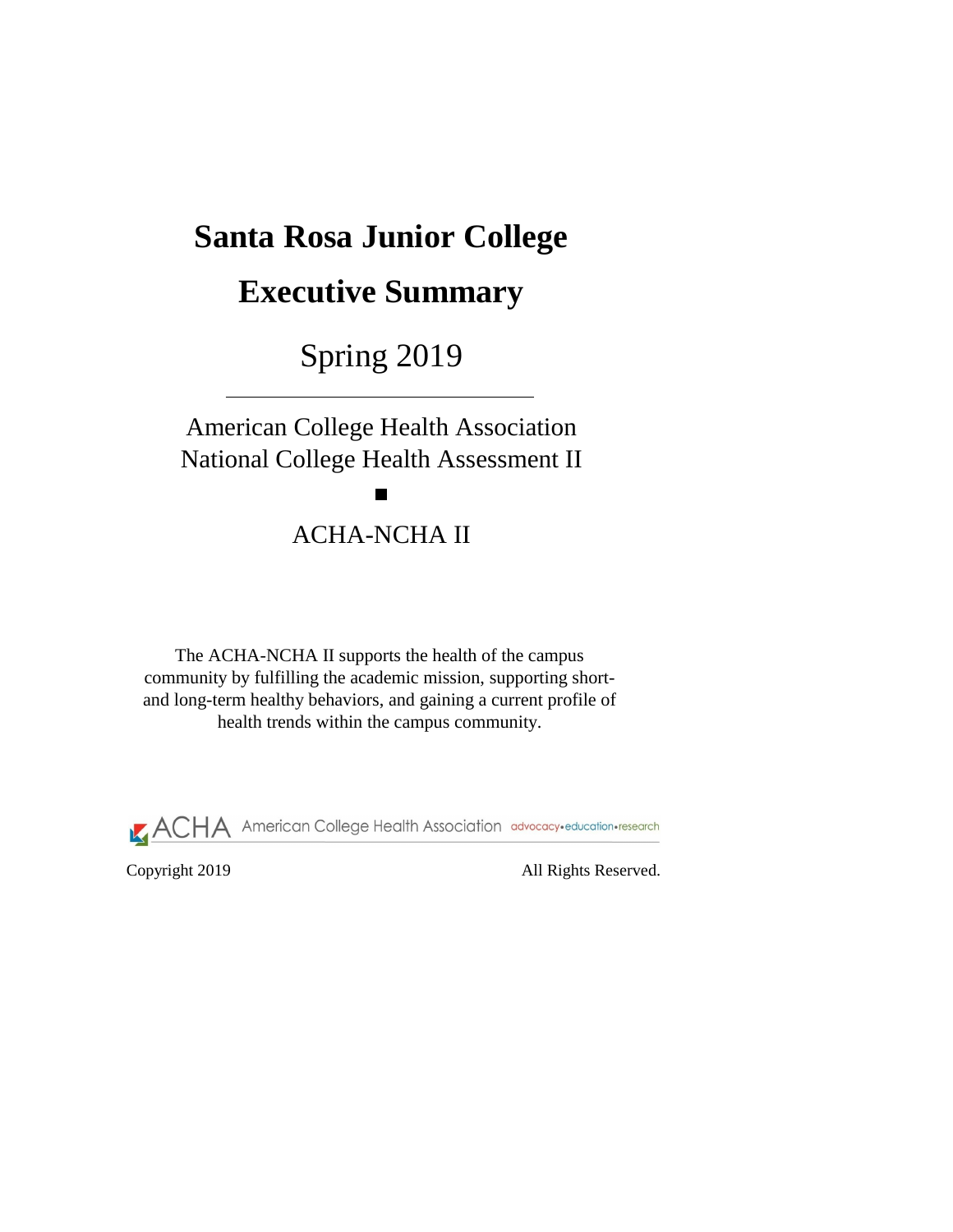# **Table of Contents**

### I. Introduction 2

### II. Findings

| A. General Health of College Students                  | 3              |
|--------------------------------------------------------|----------------|
| <b>B.</b> Disease and Injury Prevention                | $\overline{4}$ |
| C. Academic Impacts                                    | $\overline{5}$ |
| D. Violence, Abusive Relationships and Personal Safety | $\mathfrak{S}$ |
| E. Tobacco, Alcohol, and Marijuana Use                 | 6              |
| F. Sexual Behavior                                     | 10             |
| G. Nutrition and Exercise                              | 12             |
| H. Mental Health                                       | 13             |
| I. Sleep                                               | 16             |
|                                                        |                |

III. Demographics and Student Characteristics 17

*Suggested citation for this document:* 

American College Health Association. American College Health

п

Association-National College Health Assessment II: Santa Rosa Junior College Executive Summary Spring 2019. Silver Spring, MD: American College Health Association; 2019.

 ACHA, the nation's principal advocate and leadership organization for college and university health, represents a diverse membership that provides and supports the delivery of health care and prevention and wellness services for the nation's 20 million college students. For more information about the association's programs and services, visit www.acha.org, and www.acha-ncha.org.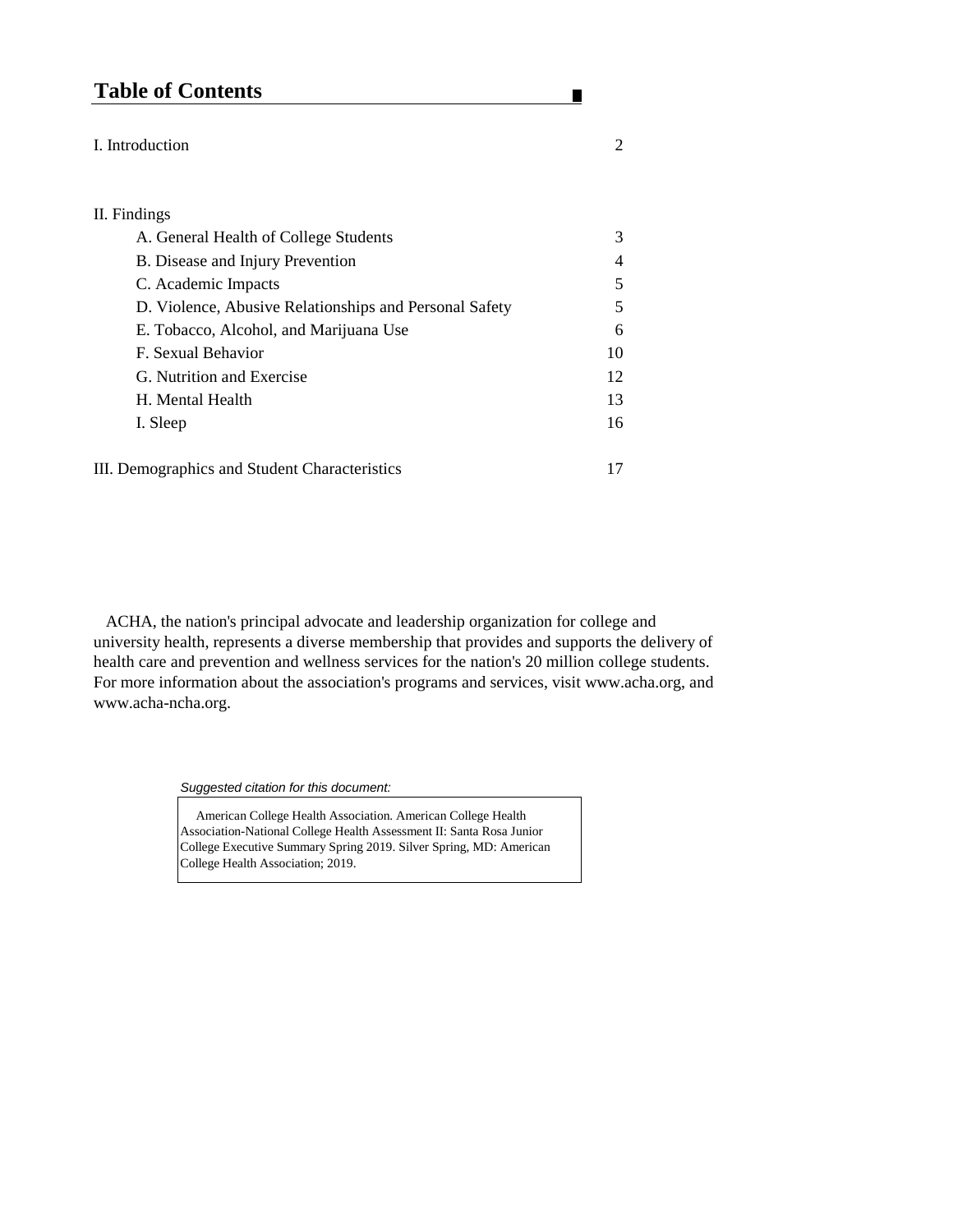# **Introduction**

### *Notes about this report:*

2

3. *A note about the use of sex and gender in this report:* Survey responses are reported by sex based on the responses to questions 47a, 47b, and 47c. For the purpose of the ACHA-NCHA report documents, respondents are reported as male or female only when their responses to these three questions are consistent with one another. If students' gender identity is consistent with their sex at birth AND the student selects "no" for transgender, then respondents are designated as either *male*  or *female.* If respondents select "yes" for transgender OR their sex at birth is not consistent with their gender identity, then they are designated as *non-binary.* A respondent that skips any of the three questions is designated as *unknown.* Totals displayed in this report include *non-binary* and *unknown* students.

The overall response proportion was 8.8%. survey for Santa Rosa Junior College consisting of 1,049 respondents. This Executive Summary highlights results of the ACHA-NCHA II Spring 2019

2. Students responding "not applicable" were excluded from several analyses, which are specifically noted throughout this document. This will often explain differences observed between this document and the full data report.

 The ACHA-National College Health Assessment II (ACHA-NCHA II) is a national research survey organized by the American College Health Association (ACHA) to assist college health service providers, health educators, counselors, and administrators in collecting data about their students' habits, behaviors, and perceptions on the most prevalent health topics.

ACHA initiated the original ACHA-NCHA in 2000 and the instrument was used nation wide through the spring 2008 data collection period. The ACHA-NCHA now provides the largest known comprehensive data set on the health of college students, providing the college health and higher education fields with a vast spectrum of information on student health. A revised survey, the ACHA-NCHA-II, has been in use since the fall 2008 data collection period.

Please note the ACHA-NCHA II is not appropriate for trend comparison with items from the original ACHA-NCHA survey. Directly comparing pre- and post-redesign estimates on similar data points, without taking into account the impact of the survey's redesign, can lead to an erroneous conclusion.

For additional information about the survey's development, design, and methodology, email Mary T Hoban, PhD, MCHES, (mhoban@acha.org), E. Victor Leino, PhD (vleino@acha.org), or visit www.acha-ncha.org.

1. Missing values have been excluded from analysis and only valid percents are included in this document.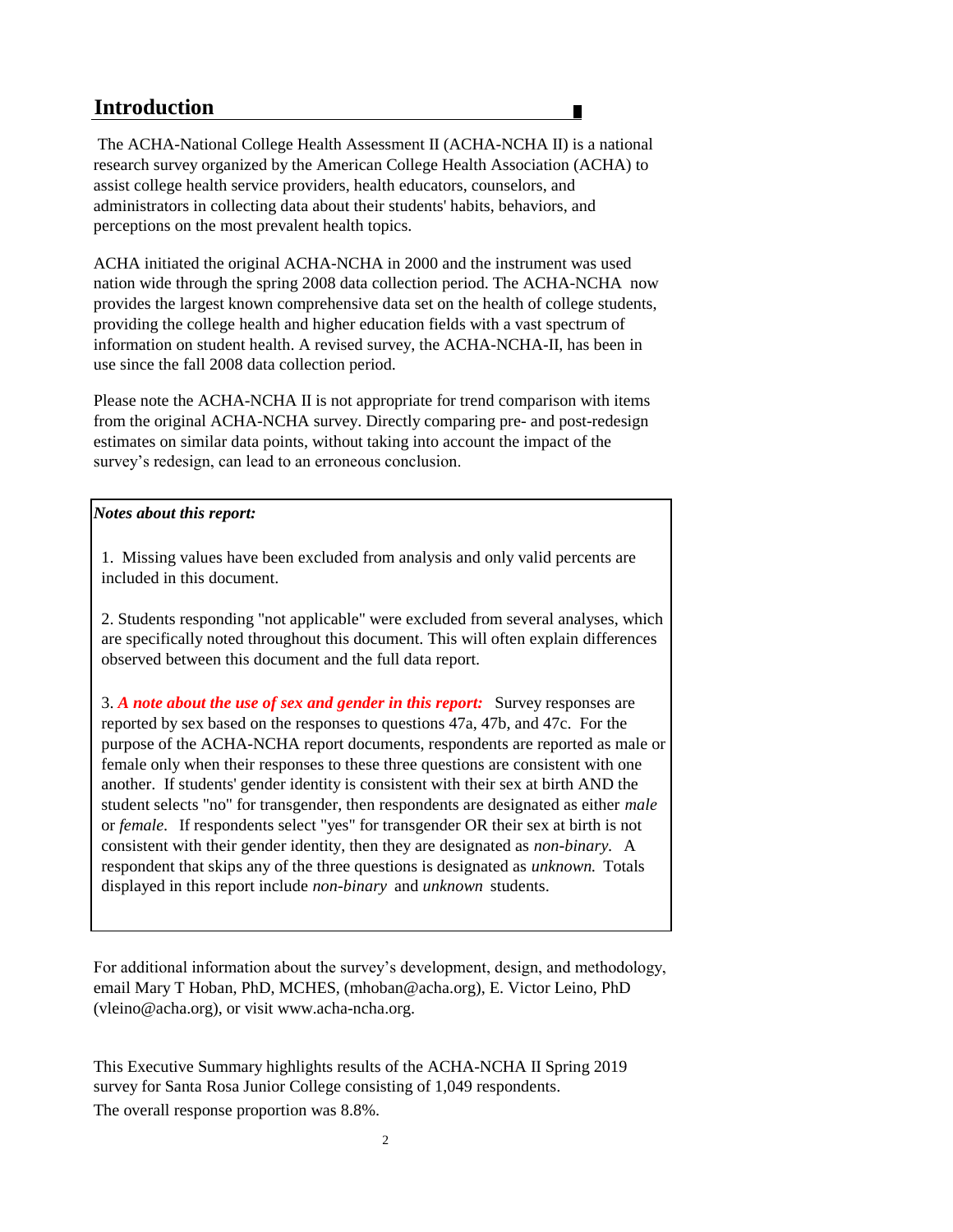# **Findings**

### **A. General Health of College Students**

44.9 % of college students surveyed (53.5 % male and 41.9 % female) described their health as *very good or excellent .*

78.5 % of college students surveyed (82.3 % male and 77.6 % female) described their health as *good, very good or excellent .*

Proportion of college students who reported being diagnosed or treated by a professional for any of the following health problems within the last 12 months:

58.7 % of college students (48.0 % male, 63.2 % female) reported being diagnosed or treated by a professional with one or more of the above conditions within the last 12 months.

| Allergies:                   | 17.9 %  | Hepatitis B or C:                   | 0.4%   |
|------------------------------|---------|-------------------------------------|--------|
| Asthma:                      | 12.7 %  | High blood pressure:                | 7.7 %  |
| Back pain:                   | 20.8 %  | High cholesterol:                   | 5.2 %  |
| Broken bone/Fracture/Sprain: | 6.0%    | HIV infection:                      | 0.2 %  |
| <b>Bronchitis:</b>           | 4.1 %   | Irritable Bowel Syndrome:           | 5.0 %  |
| Chlamydia:                   | 1.7 %   | Migraine headache:                  | 12.3 % |
| Diabetes:                    | 2.9 %   | Mononucleosis:                      | 0.6 %  |
| Ear infection:               | 5.6 %   | <b>Pelvic Inflammatory Disease:</b> | 0.2 %  |
| Endometriosis:               | 1.0 %   | Repetitive stress injury:           | 3.8 %  |
| Genital herpes:              | 1.9 %   | Sinus infection:                    | 7.2 %  |
| Genital warts/HPV:           | 1.4 %   | Strep throat:                       | 4.2 %  |
| Gonorrhea:                   | $0.7\%$ | Tuberculosis:                       | 0.4%   |
|                              |         | Urinary tract infection:            | 10.4 % |
|                              |         |                                     |        |

Proportion of college students who reported any of the following:

| Attention Deficit and Hyperactivity Disorder (ADHD)             | 9.2 %  |
|-----------------------------------------------------------------|--------|
| Chronic illness (e.g., cancer, diabetes, auto-immune disorders) | 8.4 %  |
| Deafness/Hearing loss                                           | 4.0 %  |
| Learning disability                                             | 11.9 % |
| Mobility/Dexterity disability                                   | 2.8 %  |
| Partial sightedness/Blindness                                   | 2.1 %  |
| Psychiatric condition                                           | 12.1 % |
| Speech or language disorder                                     | 1.3 %  |
| Other disability                                                | 7.2 %  |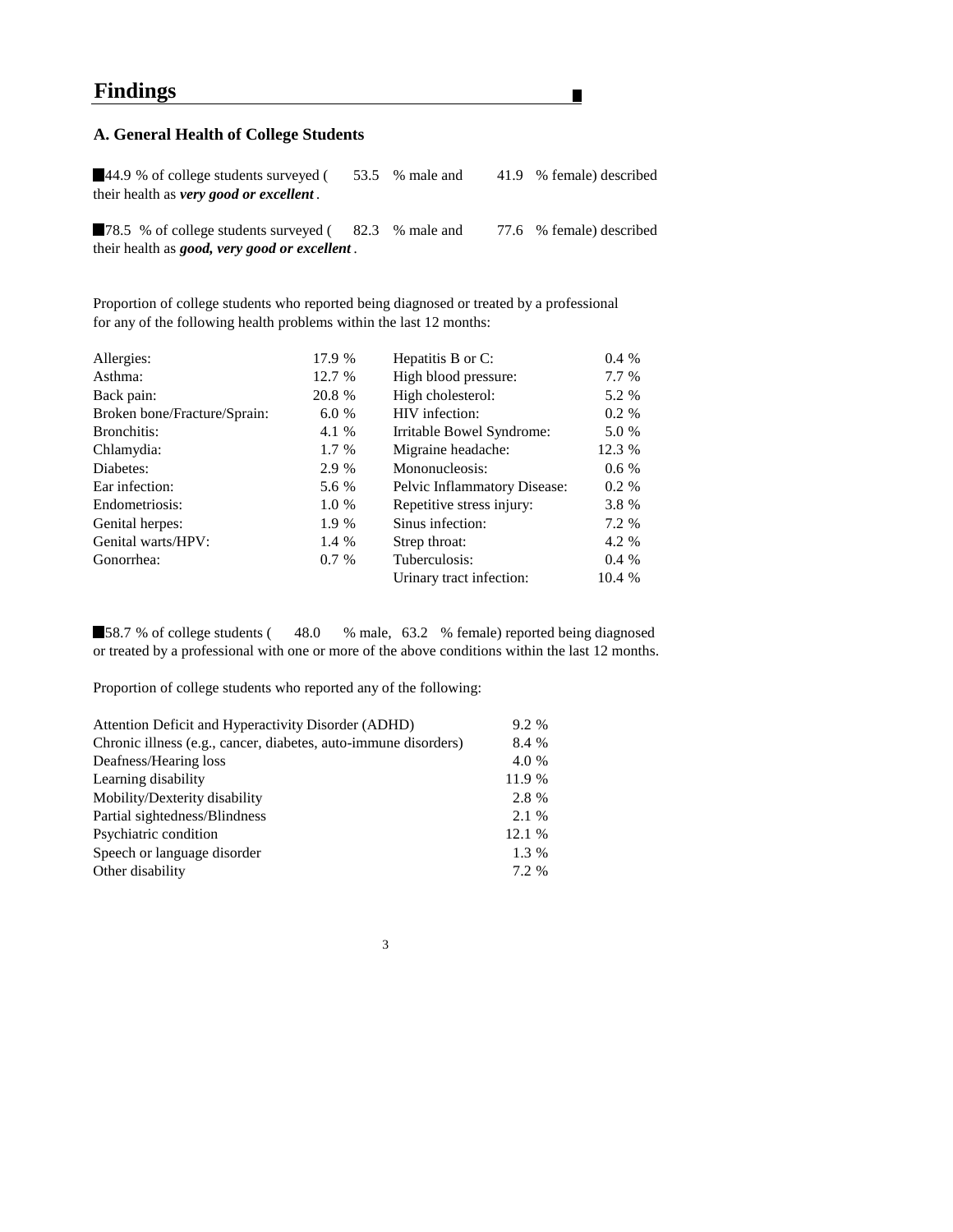### **B. Disease and Injury Prevention**

College students reported receiving the following vaccinations (shots):

- 65.5 % reported receiving vaccination against hepatitis B.
- 49.6 % reported receiving vaccination against Human Papillomavirus/HPV (cervical cancer vaccine).
- 50.3 % reported receiving vaccination against influenza (flu) in the last 12 months (shot or nasal mist).
- 72.8 % reported receiving vaccination against measles, mumps, rubella.
- 57.3 % reported receiving vaccination against meningococcal meningitis.
- 63.9 % reported receiving vaccination against varicella (chicken pox).

Other disease prevention practices reported by college students:

- 67.3 % reported having a dental exam and cleaning in the last 12 months.
- 33.5 % of males reported performing a testicular self exam in the last 30 days.
- 40.1 % of females reported performing a breast self exam in the last 30 days.
- 47.1 % of females reported having a routine gynecological exam in the last 12 months.
- 46.5 % reported using sunscreen regularly with sun exposure.
- 44.6 % reported ever being tested for Human Immunodeficiency Virus (HIV) infection.

College students reported the following behaviors within the last 12 months:

4

| Percent (%)            | $N/A$ , did not do this<br>activity within the<br>last 12 months | Never* | Rarely or<br>sometimes* | Mostly or<br>always* |
|------------------------|------------------------------------------------------------------|--------|-------------------------|----------------------|
| Wear a seatbelt when   |                                                                  |        |                         |                      |
| you rode in a car      | 0.3                                                              | 0.4    | 1.7                     | 97.9                 |
| Wear a helmet when you |                                                                  |        |                         |                      |
| rode a bicycle         | 50.8                                                             | 19.3   | 20.2                    | 60.5                 |
| Wear a helmet when you |                                                                  |        |                         |                      |
| rode a motorcycle      | 78.5                                                             | 8.0    | 3.1                     | 88.8                 |
| Wear a helmet when you |                                                                  |        |                         |                      |
| were inline skating    | 82.9                                                             | 42.7   | 9.0                     | 48.3                 |

*\* Students responding "N/A, did not do this activity within the last 12 months" were excluded.*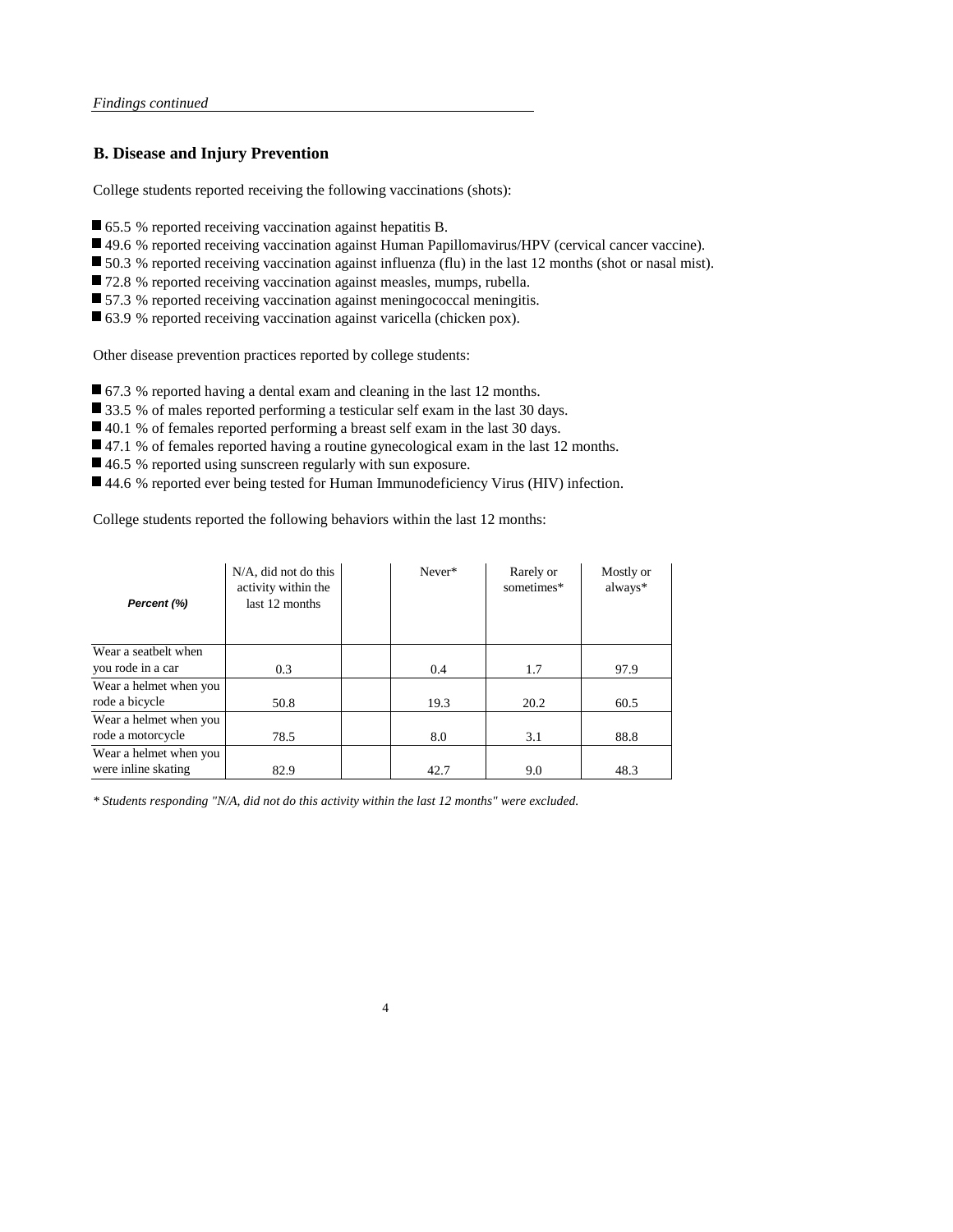### **C. Academic Impacts**

| Alcohol use:                                     | 1.9 %   | Gambling:                        | $0.2 \%$ |
|--------------------------------------------------|---------|----------------------------------|----------|
| Allergies:                                       | 2.6 %   | Homesickness:                    | 1.8 %    |
| Anxiety:                                         | 30.6 %  | Injury:                          | 2.5 %    |
| Assault (physical):                              | 2.3 %   | Internet use/computer games:     | 8.2 %    |
| Assault (sexual):                                | 1.4 %   | Learning disability:             | 7.3 %    |
| <b>Attention Deficit/Hyperactivity Disorder:</b> | 5.9 %   | Participation in extracurricular |          |
| Cold/Flu/Sore throat:                            | 14.5 %  | activities:                      | 3.5%     |
| Concern for a troubled friend                    |         | Pregnancy (yours or partner's):  | 1.3 %    |
| or family member:                                | 12.2 %  | Relationship difficulties:       | 9.9 %    |
| Chronic health problem or serious illness:       | $6.5\%$ | <b>Roommate difficulties:</b>    | 4.2 %    |
| Chronic pain:                                    | 6.7 %   | Sexually transmitted disease/    |          |
| Death of a friend or family member:              | 8.7 %   | infection (STD/I):               | $0.8 \%$ |
| Depression:                                      | 20.9 %  | Sinus infection/Ear infection/   |          |
| Discrimination:                                  | 1.6 $%$ | Bronchitis/Strep throat:         | 4.0 %    |
| Drug use:                                        | 1.8 %   | Sleep difficulties:              | 24.0 %   |
| Eating disorder/problem:                         | 1.3 %   | Stress:                          | 34.5 %   |
| Finances:                                        | 12.8 %  | Work:                            | 21.9 %   |
|                                                  |         | Other:                           | 5.8 %    |

academic performance, defined as: received a lower grade on an exam, or an important project; received a lower grade in the course; received an incomplete or dropped the course; or experienced a significant disruption in thesis, dissertation, research, or practicum work; (listed alphabetically): Within the last 12 months, students reported the following factors affecting their individual

### **D. Violence, Abusive Relationships and Personal Safety**

Within the last 12 months, college students reported experiencing:

| Percent (%)                                      | <b>Male</b> | <b>Female</b> | <b>Total</b> |
|--------------------------------------------------|-------------|---------------|--------------|
| A physical fight                                 | 3.3         | 3.1           | 3.6          |
| A physical assault (not sexual assault)          | 3.0         | 3.6           | 3.8          |
| A verbal threat                                  | 21.2        | 18.2          | 19.3         |
| Sexual touching without their consent            | 2.7         | 9.0           | 7.0          |
| Sexual penetration attempt without their consent | 0.3         | 3.3           | 2.5          |
| Sexual penetration without their consent         | 0.3         | 1.6           | 1.3          |
| <b>Stalking</b>                                  | 3.0         | 10.0          | 7.7          |
| An emotionally abusive intimate relationship     | 8.6         | 14.2          | 12.9         |
| A physically abusive intimate relationship       | 4.3         | 2.8           | 3.5          |
| A sexually abusive intimate relationship         | 2.0         | 3.1           | 2.6          |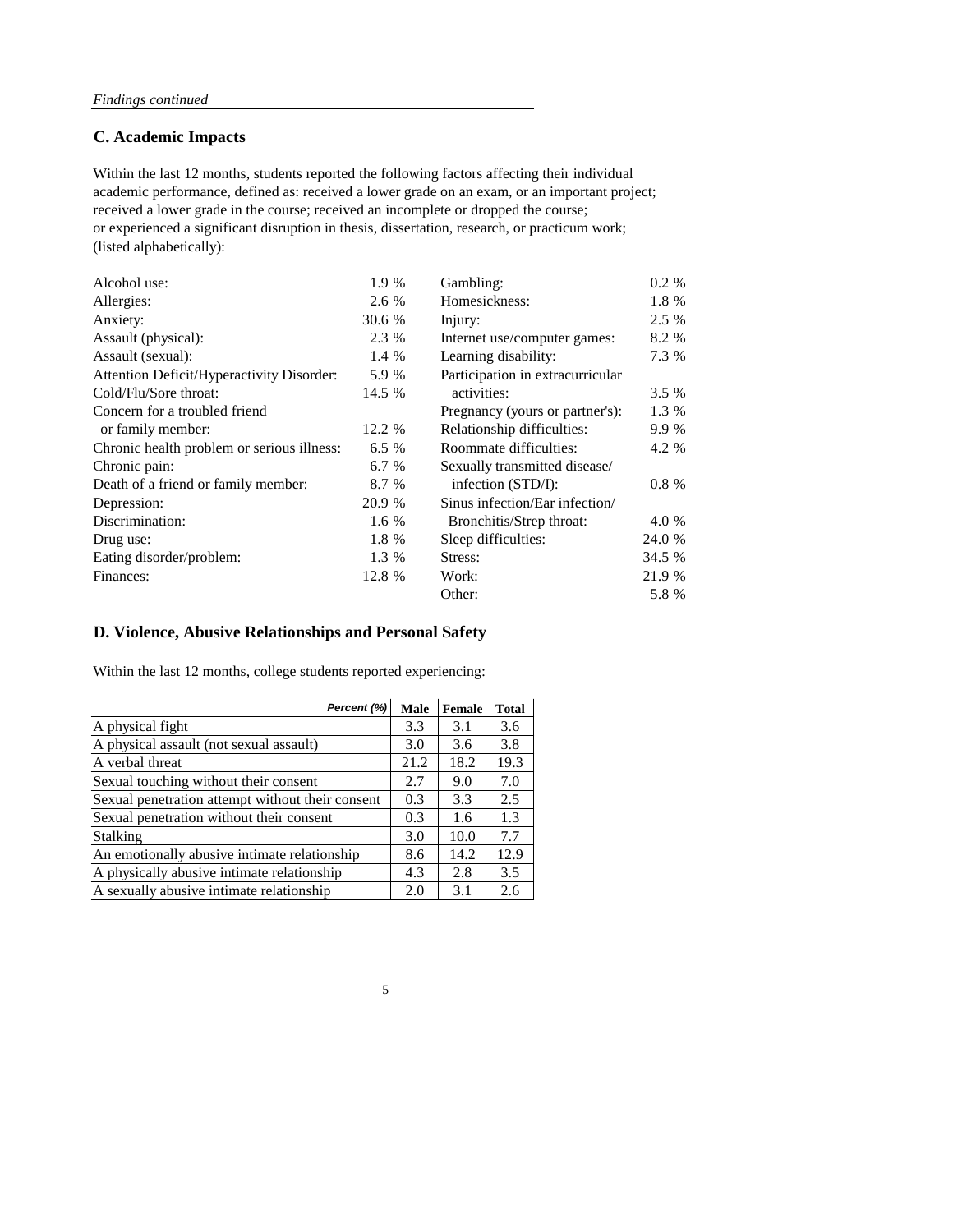College students reported feeling *very safe* :

|                                    | Percent (%) |      | Male   Female | <b>Total</b> |
|------------------------------------|-------------|------|---------------|--------------|
| On their campus (daytime)          |             | 78.1 | 62.6          | 67.1         |
| On their campus (nighttime)        |             | 37.9 | 7.5           | 16.8         |
| In the community surrounding their |             |      |               |              |
| school (daytime)                   |             | 53.8 | 41.3          |              |
| In the community surrounding their |             |      |               |              |
| school (nighttime)                 |             | 26.0 | 6(            | 122          |

### **E. Tobacco, Alcohol and Marijuana Use**

Reported use versus perceived use - reported use for all students within the past 30 days compared with how often students perceived the typical student on campus used substances within the same time period. The last line of each table combines all categories of any use in the last 30 days.

| <b>Cigarette</b>                  |             | <b>Actual Use</b> |              | <b>Perceived Use</b> |        |              |  |
|-----------------------------------|-------------|-------------------|--------------|----------------------|--------|--------------|--|
| Percent (%)                       | <b>Male</b> | <b>Female</b>     | <b>Total</b> | <b>Male</b>          | Female | <b>Total</b> |  |
| Never used                        | 71.3        | 73.7              | 72.5         | 15.8                 | 12.1   | 13.4         |  |
| Used, but not in the last 30 days | 22.0        | 19.2              | 20.2         | 21.6                 | 12.6   | 15.6         |  |
| Used 1-9 days                     | 3.3         | 3.0               | 3.4          | 37.1                 | 40.0   | 39.4         |  |
| Used 10-29 days                   | 1.3         | 1.2               | 1.2          | 13.7                 | 17.9   | 16.4         |  |
| Used all 30 days                  | 2.0         | 2.9               | 2.7          | 11.7                 | 17.4   | 15.2         |  |
|                                   |             |                   |              |                      |        |              |  |
| Any use within the last 30 days   | 6.7         | 7.1               | 7.3          | 62.5                 | 75.3   | 71.0         |  |

**Tobacco from a water pipe (hookah)**

| <b>E-Cigarette</b>                |             | <b>Actual Use</b> |              | <b>Perceived Use</b> |                     |      |
|-----------------------------------|-------------|-------------------|--------------|----------------------|---------------------|------|
| Percent (%)                       | <b>Male</b> | <b>Female</b>     | <b>Total</b> | <b>Male</b>          | <b>Female</b> Total |      |
| Never used                        | 75.7        | 78.2              | 77.2         | 10.7                 | 9.6                 | 10.1 |
| Used, but not in the last 30 days | 14.0        | 11.9              | 12.3         | 7.2                  | 4.7                 | 5.6  |
| Used 1-9 days                     | 3.3         | 4.9               | 4.7          | 33.3                 | 28.8                | 30.6 |
| Used 10-29 days                   | 2.3         | 1.2               | 1.4          | 24.1                 | 24.3                | 23.9 |
| Used all 30 days                  | 4.7         | 3.8               | 4.3          | 24.7                 | 32.5                | 29.8 |
| Any use within the last 30 days   | 10.3        | 9.9               | 10.4         | 82.1                 | 85.7                | 84.3 |

| <b>Perceived Use</b> |        |              |  |  |  |  |  |
|----------------------|--------|--------------|--|--|--|--|--|
| <b>Male</b>          | Female | <b>Total</b> |  |  |  |  |  |
| 10.7                 | 9.6    | 10.1         |  |  |  |  |  |
| 7.2                  | 4.7    | 5.6          |  |  |  |  |  |
| 33.3                 | 28.8   | 30.6         |  |  |  |  |  |
| 24.1                 | 24.3   | 23.9         |  |  |  |  |  |
| 24.7                 | 32.5   | 29.8         |  |  |  |  |  |
|                      |        |              |  |  |  |  |  |
| 82.1                 | 85.7   | 84.3         |  |  |  |  |  |

| Percent (%)                       | <b>Male</b> | <b>Female</b> | <b>Total</b> | <b>Male</b> | Female | <b>Total</b> |
|-----------------------------------|-------------|---------------|--------------|-------------|--------|--------------|
| Never used                        | 83.1        | 83.8          | 83.7         | 20.7        | 18.6   | 20.3         |
| Used, but not in the last 30 days | 16.3        | 14.8          | 15.1         | 26.9        | 20.4   | 22.1         |
| Used 1-9 days                     | 0.3         | 1.0           | 0.9          | 38.3        | 44.9   | 42.2         |
| Used 10-29 days                   | 0.3         | 0.4           | 0.4          | 9.7         | 9.7    | 9.7          |
| Used all 30 days                  | 0.0         | 0.0           | 0.0          | 4.5         | 6.4    | 5.6          |
|                                   |             |               |              |             |        |              |
| Any use within the last 30 days   | 0.7         | 1.4           | 1.2          | 52.4        | 61.0   | 57.6         |

| <b>Male</b> | Female | <b>Total</b> |
|-------------|--------|--------------|
| 20.7        | 18.6   | 20.3         |
| 26.9        | 20.4   | 22.1         |
| 38.3        | 44.9   | 42.2         |
| 9.7         | 9.7    | 9.7          |
| 4.5         | 6.4    | 5.6          |
|             |        |              |
| 52.4        | 61.0   | 57.6         |

6

**Perceived Use**

| <b>Actual Use</b> |        |              | <b>Perceived Use</b> |             |        |      |  |
|-------------------|--------|--------------|----------------------|-------------|--------|------|--|
|                   | Female | <b>Total</b> |                      | <b>Male</b> | Female |      |  |
|                   | 73.7   | 72.5         |                      | 15.8        | 12.1   | 13.4 |  |
|                   | 19.2   | 20.2         |                      | 21.6        | 12.6   | 15.6 |  |
|                   | 3.0    | 3.4          |                      | 37.1        | 40.0   | 39.4 |  |
|                   | 1.2    | 1.2          |                      | 13.7        | 17.9   | 16.4 |  |
|                   | 2.9    | 2.7          |                      | 11.7        | 17.4   | 15.2 |  |
|                   |        |              |                      |             |        |      |  |
|                   | 7.1    | 7.3          |                      | 62.5        | 75.3   | 71.0 |  |

**Actual Use**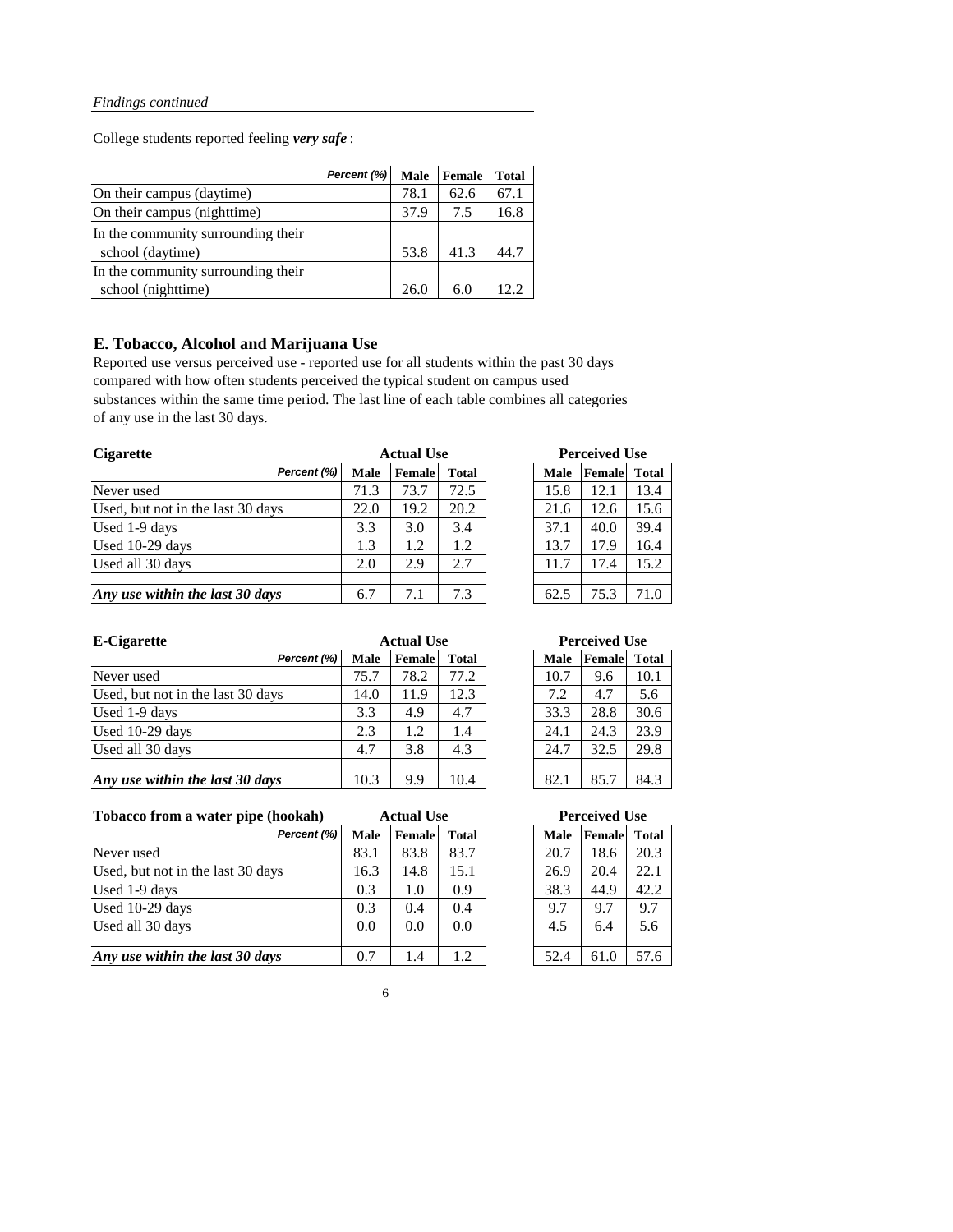| <b>Alcohol</b>                    |             | <b>Actual Use</b> |              |  |             | <b>Perceived Use</b> |              |  |
|-----------------------------------|-------------|-------------------|--------------|--|-------------|----------------------|--------------|--|
| Percent (%)                       | <b>Male</b> | <b>Female</b>     | <b>Total</b> |  | <b>Male</b> | Female               | <b>Total</b> |  |
| Never used                        | 24.9        | 21.6              | 22.4         |  | 5.8         | 5.6                  | 6.0          |  |
| Used, but not in the last 30 days | 25.2        | 26.5              | 25.9         |  | 4.1         | 2.5                  | 3.0          |  |
| Used 1-9 days                     | 37.2        | 41.4              | 40.0         |  | 38.9        | 37.2                 | 37.7         |  |
| Used 10-29 days                   | 10.0        | 9.3               | 9.7          |  | 36.9        | 39.7                 | 38.8         |  |
| Used all 30 days                  | 2.7         | 1.3               | 1.9          |  | 14.3        | 15.0                 | 14.5         |  |
|                                   |             |                   |              |  |             |                      |              |  |
| Any use within the last 30 days   | 49.8        | 52.0              | 51.7         |  | 90.1        | 91.9                 | 90.9         |  |

| <b>Marijuana</b>                  |             | <b>Actual Use</b> |              |  |             | <b>Perceived Use</b> |       |  |
|-----------------------------------|-------------|-------------------|--------------|--|-------------|----------------------|-------|--|
| Percent (%)                       | <b>Male</b> | <b>Female</b>     | <b>Total</b> |  | <b>Male</b> | Female               | Total |  |
| Never used                        | 49.3        | 46.2              | 46.9         |  | 6.8         | 6.9                  | 7.4   |  |
| Used, but not in the last 30 days | 27.7        | 27.1              | 27.1         |  | 6.1         | 2.9                  | 4.0   |  |
| Used 1-9 days                     | 9.3         | 14.2              | 13.2         |  | 32.0        | 26.1                 | 28.0  |  |
| Used 10-29 days                   | 7.0         | 6.7               | 6.6          |  | 31.6        | 34.2                 | 33.3  |  |
| Used all 30 days                  | 6.7         | 5.8               | 6.2          |  | 23.5        | 29.8                 | 27.3  |  |
|                                   |             |                   |              |  |             |                      |       |  |
| Any use within the last 30 days   | 23.0        | 26.7              | 26.0         |  | 87.1        | 90.2                 | 88.6  |  |

### **Drinking and Driving**

■ 1.1 % of college students reported driving after having 5 or more drinks in the last 30 days.<sup>\*</sup> ■ 22.2 % of college students reported driving after having *any alcohol* in the last 30 days.<sup>\*</sup>

Estimated Blood Alcohol Concentration (or eBAC) of college students reporting 1 or more drinks the last time they "partied" or socialized. **Students reporting 0 drinks were excluded from the analysis**. Due to the improbability of a student surviving a drinking episode resulting in an extremely high eBAC, all students with an eBAC of 0.50 or higher are also omitted from these eBAC figures. eBAC is an estimated figure based on the reported number of drinks consumed during the last time they "partied" or socialized, their approximate time of consumption, sex, weight, and the average rate of ethanol metabolism.

| <b>Estimated BAC</b> | Percent (%) Male Female |      |      | <b>Total</b> |
|----------------------|-------------------------|------|------|--------------|
| < .08                |                         | 91.7 | 81.9 | 84.7         |
|                      |                         | 96.1 | 87.8 | 90.1         |

| Mean           | 0.02 | 0.04 |  |
|----------------|------|------|--|
| Median         | 0.01 | 0.03 |  |
| <b>Std Dev</b> | 0.04 | 0.06 |  |

7

| <b>Actual Use</b> |        |              | <b>Perceived Use</b> |             |        |      |  |
|-------------------|--------|--------------|----------------------|-------------|--------|------|--|
|                   | Female | <b>Total</b> |                      | <b>Male</b> | Female |      |  |
|                   | 21.6   | 22.4         |                      | 5.8         | 5.6    | 6.0  |  |
|                   | 26.5   | 25.9         |                      | 4.1         | 2.5    | 3.0  |  |
|                   | 41.4   | 40.0         |                      | 38.9        | 37.2   | 37.7 |  |
|                   | 9.3    | 9.7          |                      | 36.9        | 39.7   | 38.8 |  |
|                   | 1.3    | 1.9          |                      | 14.3        | 15.0   | 14.5 |  |
|                   |        |              |                      |             |        |      |  |
|                   | 52.0   | 51.7         |                      | 90.1        | 91.9   | 90.9 |  |

*\*Students responding "N/A, don't drive" and "N/A don't drink" were excluded from this analysis.*

| <b>Actual Use</b> |               |              | <b>Perceived Use</b> |             |        |      |  |
|-------------------|---------------|--------------|----------------------|-------------|--------|------|--|
|                   | <b>Female</b> | <b>Total</b> |                      | <b>Male</b> | Female |      |  |
|                   | 46.2          | 46.9         |                      | 6.8         | 6.9    | 7.4  |  |
|                   | 27.1          | 27.1         |                      | 6.1         | 2.9    | 4.0  |  |
|                   | 14.2          | 13.2         |                      | 32.0        | 26.1   | 28.0 |  |
|                   | 6.7           | 6.6          |                      | 31.6        | 34.2   | 33.3 |  |
|                   | 5.8           | 6.2          |                      | 23.5        | 29.8   | 27.3 |  |
|                   |               |              |                      |             |        |      |  |
|                   | 26.7          | 26.0         |                      | 87.1        | 90.2   | 88.6 |  |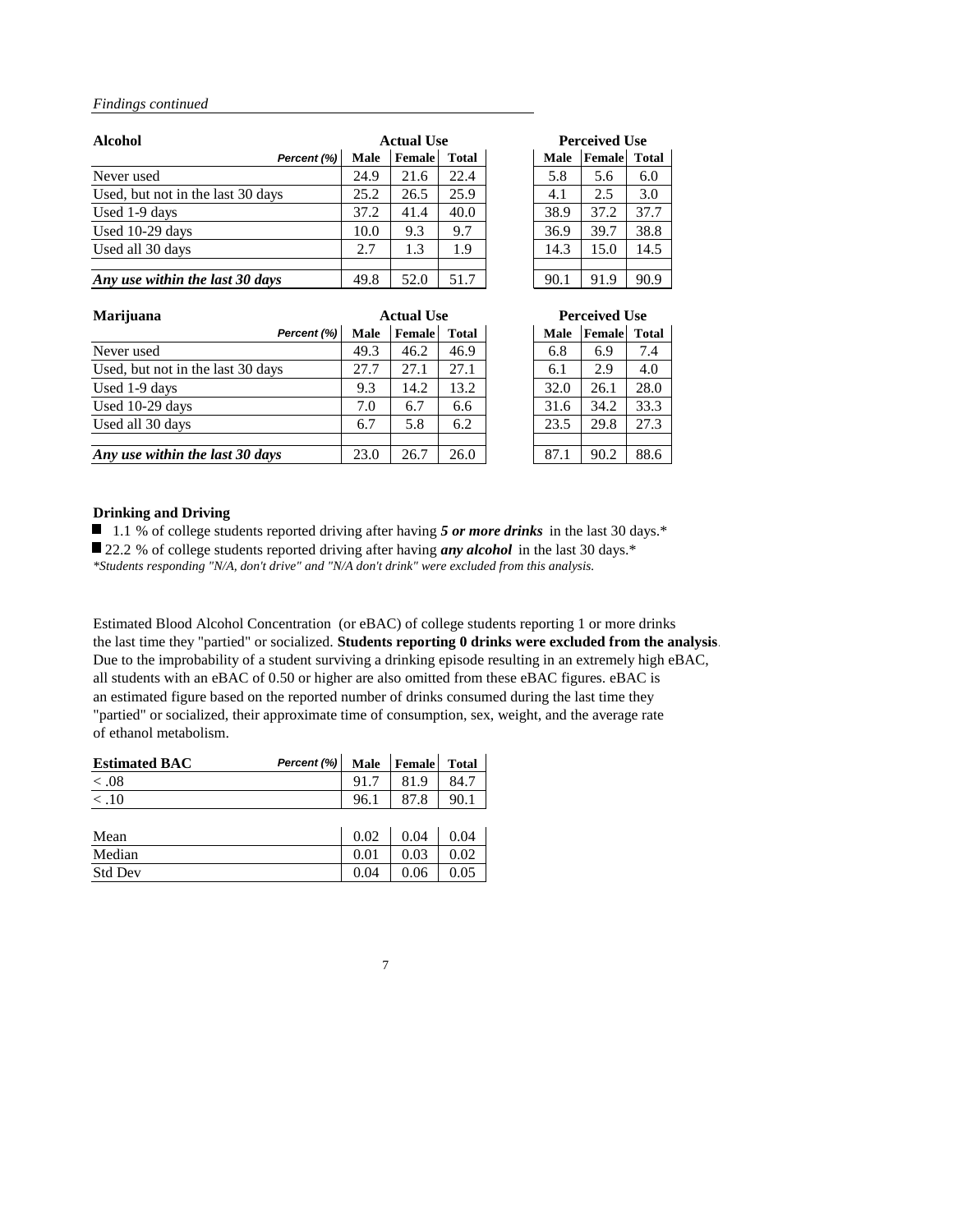Reported number of drinks consumed the last time students "partied" or socialized. Only students reporting one or more drinks were included.

| 4 or fewer | 70.5 | 78.4           | 76.2 |
|------------|------|----------------|------|
|            |      |                |      |
|            | 10.9 | 9.5            | 9.8  |
|            | 6.6  | 39             |      |
| or more    | 12 Q | 8 <sub>2</sub> |      |

| Mean           | $\sim$<br>$\Omega^*$<br><u>J.J.L</u> | 3.34 | ∟.ں  |
|----------------|--------------------------------------|------|------|
| Median         | 3.00                                 | 3.00 | 3.00 |
| <b>Std Dev</b> | 3.13                                 | 2.50 | 2.69 |

*\* Students reporting 0 drinks were excluded.*

Reported number of times college students consumed five or more drinks in a sitting within the last two weeks:

|                   | Percent (%) | <b>Male</b> | <b>Female</b> | <b>Total</b> |
|-------------------|-------------|-------------|---------------|--------------|
| $N/A$ don't drink |             | 37.9        | 31.0          | 32.6         |
| None              |             | 47.8        | 55.6          | 53.5         |
| 1-2 times         |             | 11.0        | 11.3          | 11 1         |
| 3-5 times         |             | 3.0         | 2.0           | 2.3          |
| 6 or more times   |             | 0.3         | $()$ 1        | 05           |

Percent of college students who reported using prescription drugs that were not prescribed to them within the last 12 months:

|                             | Percent (%) | <b>Male</b> | <b>Female</b> | <b>Total</b> |
|-----------------------------|-------------|-------------|---------------|--------------|
| Antidepressants             |             | 4.6         | 6.5           | 6.1          |
| Erectile dysfunction drugs  |             | 1.3         | 1.0           | 1.3          |
| Pain killers                |             | 5.6         | 6.7           | 6.8          |
| Sedatives                   |             | 3.3         | 4.2           | 3.8          |
| <b>Stimulants</b>           |             | 5.0         | 3.6           | 4.1          |
|                             |             |             |               |              |
| Used 1 or more of the above |             | 12.9        | 13.6          | 14.0         |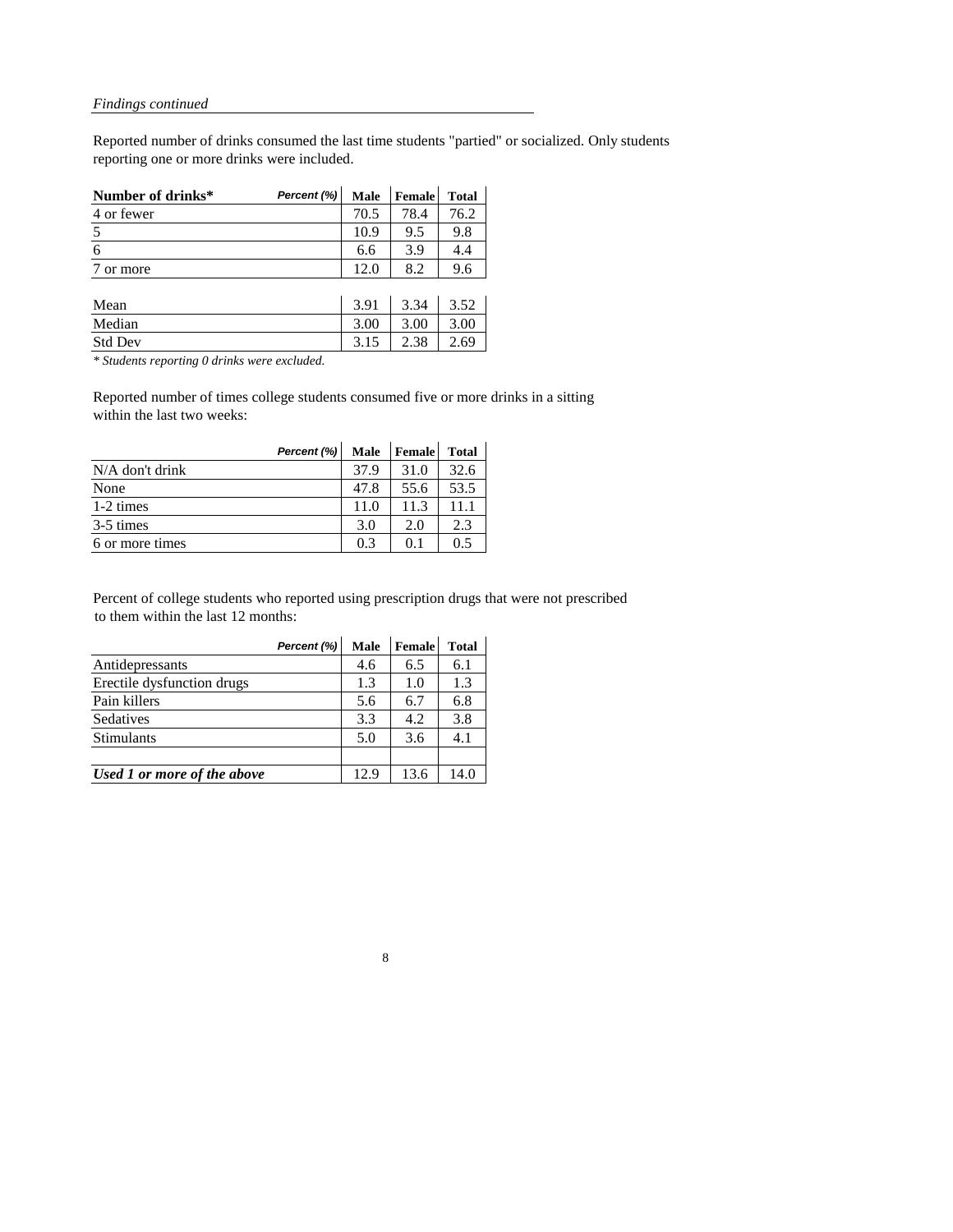College students reported doing the following *most of the time* or *always* when they "partied" or socialized during the last 12 months:\*

| Percent (%)                                                  | <b>Male</b> | Female | <b>Total</b> |
|--------------------------------------------------------------|-------------|--------|--------------|
| Alternate non-alcoholic with alcoholic beverages             | 30.4        | 47.3   | 42.7         |
| Avoid drinking games                                         | 51.9        | 58.4   | 57.3         |
| Choose not to drink alcohol                                  | 27.2        | 39.2   | 36.0         |
| Determine in advance not to exceed a set number of drinks    | 50.0        | 56.0   | 53.7         |
| Eat before and/or during drinking                            | 80.3        | 85.0   | 83.2         |
| Have a friend let you know when you have had enough          | 35.3        | 46.4   | 43.1         |
| Keep track of how many drinks being consumed                 | 73.3        | 73.7   | 72.8         |
| Pace drinks to one or fewer an hour                          | 38.2        | 49.8   | 46.8         |
| Stay with the same group of friends the entire time drinking | 86.8        | 92.8   | 90.9         |
| Stick with only one kind of alcohol when drinking            | 63.0        | 67.1   | 65.6         |
| Use a designated driver                                      | 81.9        | 91.8   | 88.5         |
|                                                              |             |        |              |
| Reported one or more of the above                            | 97.5        | 96.5   | 96.6         |

College students who drank alcohol reported experiencing the following in the last 12 months when drinking alcohol:\*

|                                            | Percent (%) | <b>Male</b> | <b>Female</b> | <b>Total</b> |
|--------------------------------------------|-------------|-------------|---------------|--------------|
| Did something you later regretted          |             | 27.4        | 26.4          | 26.8         |
| Forgot where you were or what you did      |             | 17.6        | 18.2          | 18.0         |
| Got in trouble with the police             |             | 1.6         | 0.2           | 0.7          |
| Someone had sex with me without my consent |             | 0.0         | 1.0           | 0.7          |
| Had sex with someone without their consent |             | 0.0         | 0.4           | 0.3          |
| Had unprotected sex                        |             | 26.3        | 20.4          | 22.1         |
| Physically injured yourself                |             | 7.6         | 9.2           | 9.4          |
| Physically injured another person          |             | 0.5         | 0.8           | 1.1          |
| Seriously considered suicide               |             | 6.5         | 3.3           | 4.6          |
|                                            |             |             |               |              |
| Reported one or more of the above          |             | 46.0        | 43.1          | 43.8         |

9

*\*Students responding "N/A, don't drink" were excluded from this analysis.*

*\*Students responding "N/A, don't drink" were excluded from this analysis.*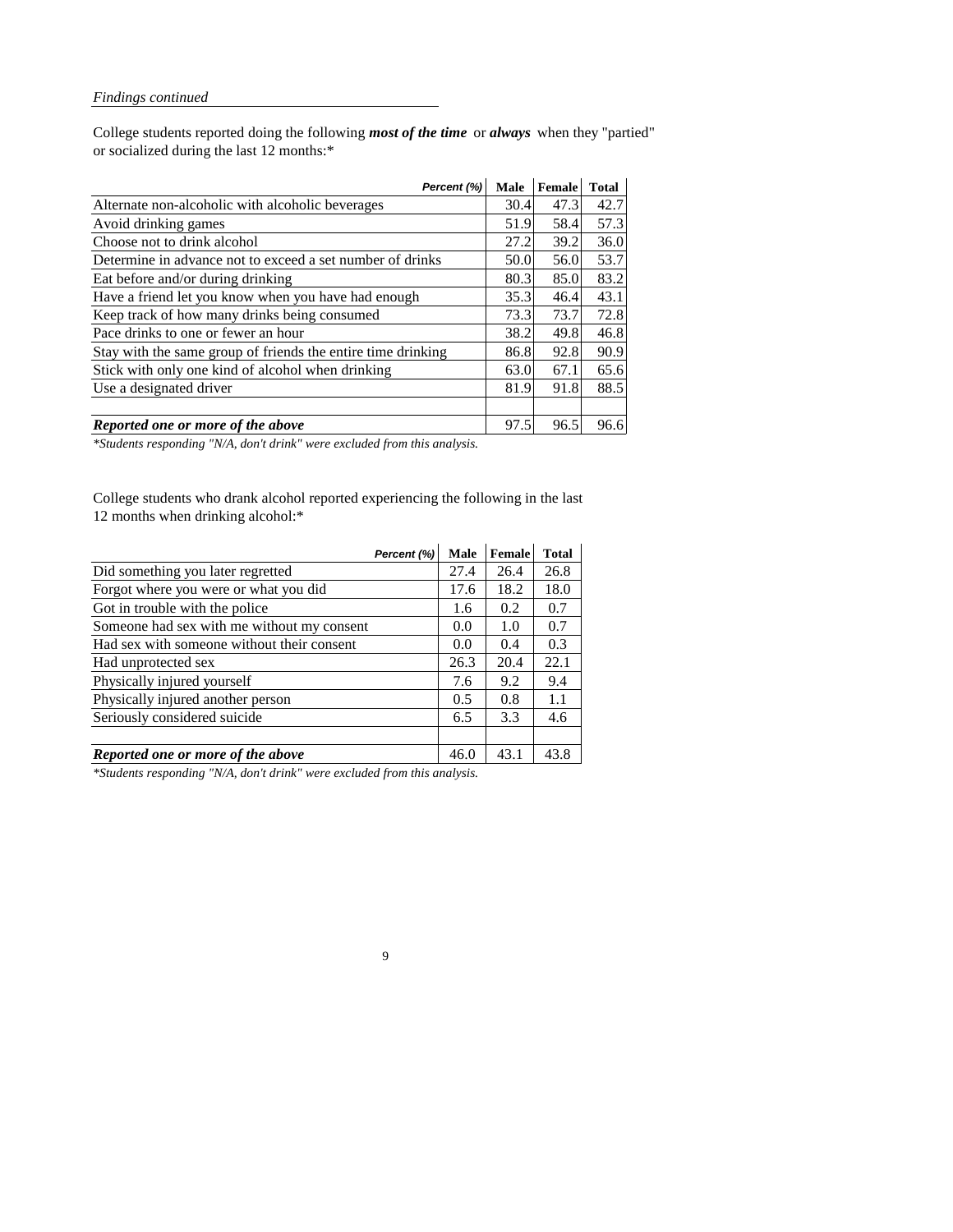### **F. Sexual Behavior**

College students reported having the following number of sexual partners (oral sex, vaginal or anal intercourse) within the last 12 months:

|           | Percent $(\%)$ |      | Male   Female | <b>Total</b> |
|-----------|----------------|------|---------------|--------------|
| None      |                | 32.2 | 25.1          | 27.7         |
|           |                | 50.0 | 59.6          | 56.0         |
| ာ         |                | 5.1  | 6.9           | 6.5          |
| 3         |                | 5.1  | 4.3           | 4.5          |
| 4 or more |                | 7.5  | 42            | 5.3          |

Number of partners among students reporting to have at least one sexual partner within the last 12 months:\*

|                | <b>Male</b> | <b>Female</b> | <b>Total</b> |
|----------------|-------------|---------------|--------------|
| Mean           | 84          | 1.60          | 1.68         |
| Median         | 1.00        | 1.00          | $1.00\,$     |
| <b>Std Dev</b> |             | $\bigcap$     |              |

College students reported having oral, vaginal or anal sex in the last 30 days:

### **Oral sex within the past 30 days**

| Percent (%)   Male   Female   Total                            |        |             |      |
|----------------------------------------------------------------|--------|-------------|------|
| No, have never done this sexual activity                       | 28.9   | $23.6$ 25.5 |      |
| No, have done this sexual activity but not in the last 30 days | $32.6$ | 29.8 31.3   |      |
| Yes                                                            | 38.6   | 46.5        | 43.2 |

### **Vaginal sex within the past 30 days**

| <b>TWELING DUIL WEDDED DESCRIPTION</b>                         |      |      |      |
|----------------------------------------------------------------|------|------|------|
| Percent (%) Male Female Total                                  |      |      |      |
| No, have never done this sexual activity                       | 29.2 | 20.3 | 23.3 |
| No, have done this sexual activity but not in the last 30 days | 28.9 | 20.2 | 23.5 |
| Yes                                                            | 41.9 | 59.5 | 53.1 |

### **Anal sex within the past 30 days**

| Percent (%) Male Female Total                                  |      |      |      |
|----------------------------------------------------------------|------|------|------|
| No, have never done this sexual activity                       | 64.1 | 61.0 | 62.0 |
| No, have done this sexual activity but not in the last 30 days | 28.2 | 32.2 | 31.0 |
| Yes                                                            |      | 6.8  | 71   |

10

*\*Students reporting 0 sexual partners within the last 12 months were excluded.*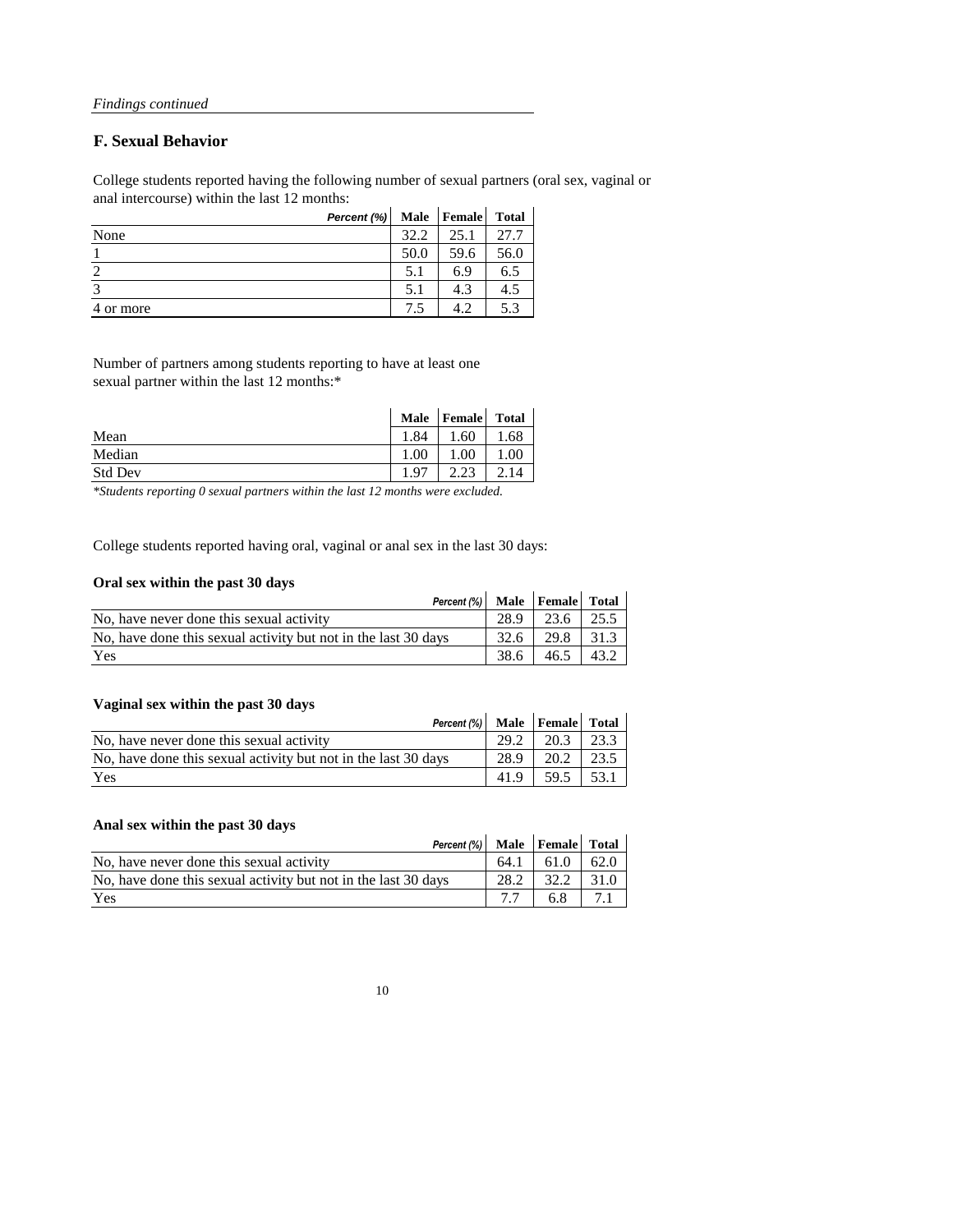Using a condom or other protective barrier within the last 30 days (*mostly or always*):

|                                    | <b>Percent (%)</b> Male Female Total |      |               |      |
|------------------------------------|--------------------------------------|------|---------------|------|
| Sexually active students reported* |                                      |      |               |      |
| Oral sex                           |                                      | 2.6  | 52            | 4.5  |
| Vaginal intercourse                |                                      | 30.3 | 25.1          | 26.6 |
| Anal intercourse                   |                                      |      | $19.3$   17.1 | 19.0 |

*\*Students responding "Never did this sexual activity" or "Have not done this during the last thirty days" were excluded from the analysis.*

**Contraceptive use reported by students or their partner the last time they had vaginal intercourse:**

| Percent $(\%)$ Male Female Total              |                      |  |
|-----------------------------------------------|----------------------|--|
| Yes, used a method of contraception           | $50.8$   62.9   58.3 |  |
| Not applicable/Didn't use a method/Don't know | $49.2$   37.1   41.7 |  |

**If YES to contraceptive use the last time student had vaginal intercourse, reported means of birth control used among college students or their partner to prevent pregnancy:**

12.8 % of sexually active college students reported using (or reported their partner used) emergency contraception ("morning after pill") within the last 12 months. (male: 11.1 %; female: 14.4 %).\* *\*Students responding "Not sexually active" were excluded from the analysis.*

■ 3.0 % of college students who had vaginal intercourse within the last 12 months reported experiencing an unintentional pregnancy or got someone pregnant within the last 12 months. (male: 3.4 %; female: 3.0 %).\*\*

*\*\*Students responding "Have not had vaginal intercourse within the last 12 months" were excluded from the analysis.* 11

| Percent (%)                                                    | <b>Male</b> | Female | <b>Total</b> |
|----------------------------------------------------------------|-------------|--------|--------------|
| Birth control pills (monthly or extended cycle)                | 52.0        | 33.9   | 38.8         |
| Birth control shots                                            | 3.4         | 7.5    | 6.3          |
| Birth control implants                                         | 21.8        | 14.9   | 16.8         |
| Birth control patch                                            | 1.4         | 1.7    | 1.5          |
| Vaginal ring                                                   | 3.4         | 3.2    | 3.3          |
| Intrauterine device                                            | 17.7        | 25.4   | 23.7         |
| Male condom                                                    | 49.3        | 40.8   | 43.9         |
| Female condom                                                  | 1.4         | 1.0    | 1.0          |
| Diaphragm or cervical cap                                      | 0.7         | 0.5    | 0.5          |
| Contraceptive sponge                                           | 0.0         | 0.0    | 0.0          |
| Spermicide (foam, jelly, cream)                                | 4.8         | 1.9    | 2.7          |
| Fertility awareness (calendar, mucous, basal body temperature) | 4.8         | 6.5    | 6.0          |
| Withdrawal                                                     | 20.4        | 21.3   | 20.9         |
| Sterilization (hysterectomy, tubes tied, vasectomy)            | 8.1         | 7.2    | 7.5          |
| Other method                                                   | 4.9         | 1.7    | 2.6          |
|                                                                |             |        |              |
| Male condom use plus another method                            | 42.7        | 32.4   | 35.6         |
| Any two or more methods (excluding male condoms)               | 32.0        | 25.8   | 27.5         |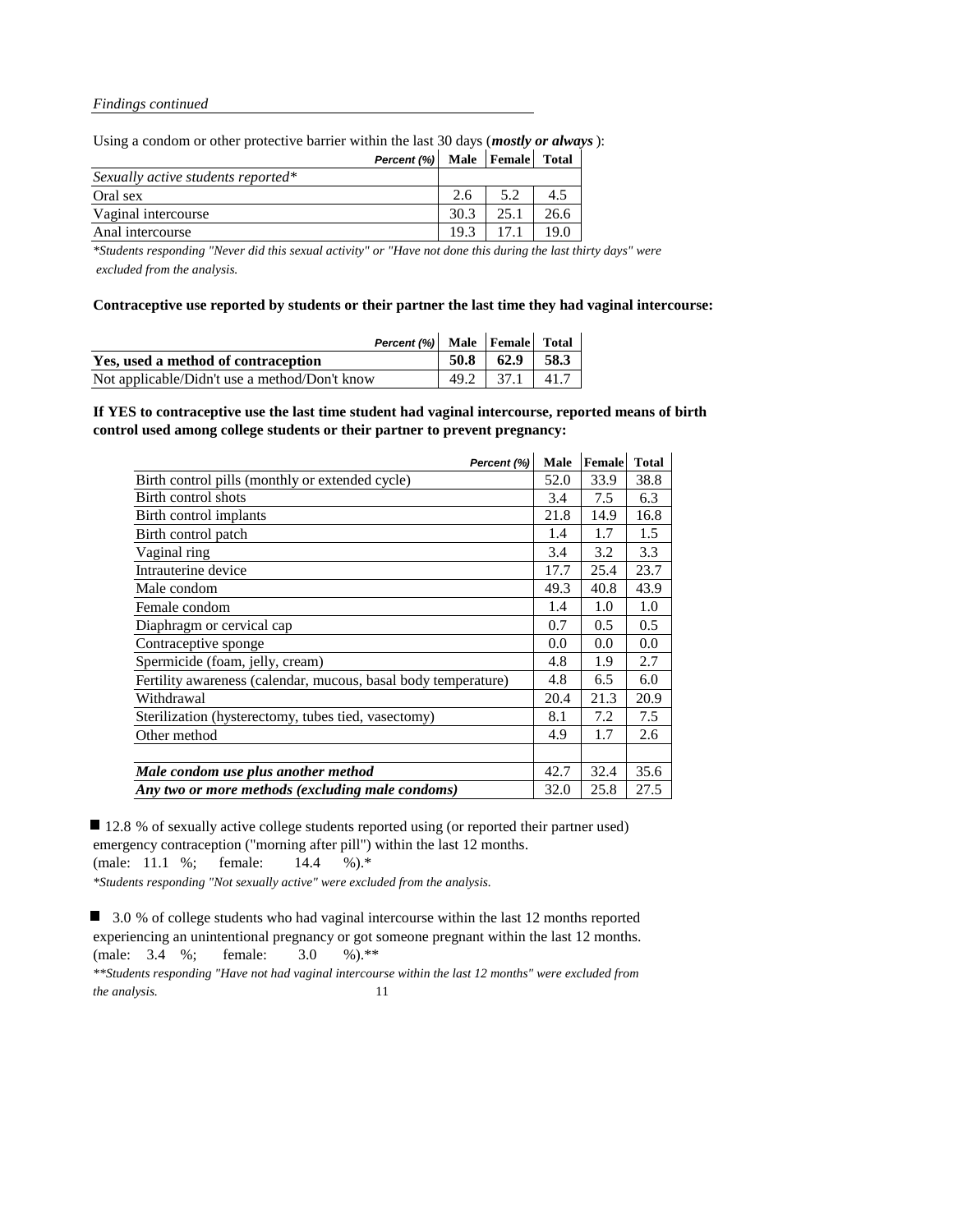### **G. Nutrition and Exercise**

College students reported usually eating the following number of servings of fruits and vegetables per day:

|                    | Percent (%) | <b>Male</b> | Female | <b>Total</b> |
|--------------------|-------------|-------------|--------|--------------|
| 0 servings per day |             | 10.6        | 6.2    | 8.0          |
| 1-2 per day        |             | 61.6        | 58.8   | 59.2         |
| 3-4 per day        |             | 23.8        | 28.8   | 27.1         |
| 5 or more per day  |             | 4.0         | 6.2    | 57           |

College students reported the following behaviors within the past 7 days:

### **Do moderate-intensity cardio or aerobic exercise for at least 30 minutes:**

|            | Percent (%) Male   Female |      |      | <b>Total</b> |
|------------|---------------------------|------|------|--------------|
| 0 days     |                           | 24.9 | 22.6 | 24.1         |
| $1-4$ days |                           | 58.1 | 60.8 | 59.4         |
| $5-7$ days |                           | 16.9 | 16.6 | 16.5         |

**Do vigorous-intensity cardio or aerobic exercise for at least 20 minutes:**

|            | Percent (%) Male   Female |      |      | <b>Total</b> |
|------------|---------------------------|------|------|--------------|
| 0 days     |                           | 43.3 | 49.6 | 48.5         |
| $1-2$ days |                           | 29.2 | 30.6 | 29.4         |
| $3-7$ days |                           | 27.5 | 19.8 | 22.1         |

Physical Activity and Public Health: Updated Recommendations for Adults. From the American College of Sports Medicine and the American Heart Association (2007): Moderate-intensity cardio or aerobic exercise for at least 30 minutes on 5 or more days per week, or vigorous-intensity cardio or aerobic exercise for at least 20 minutes on 3 or more days per week.

**Students meeting the Recommendations for moderate-intensity exercise, vigorous-intensity exercise, or a combination of the two (2 moderate-intensity exercise periods = 1 vigorous-intensity exercise period).**

*Percent (%)* **Male Female Total**

| Guidelines met |  | 38.8 | 40 |
|----------------|--|------|----|
|----------------|--|------|----|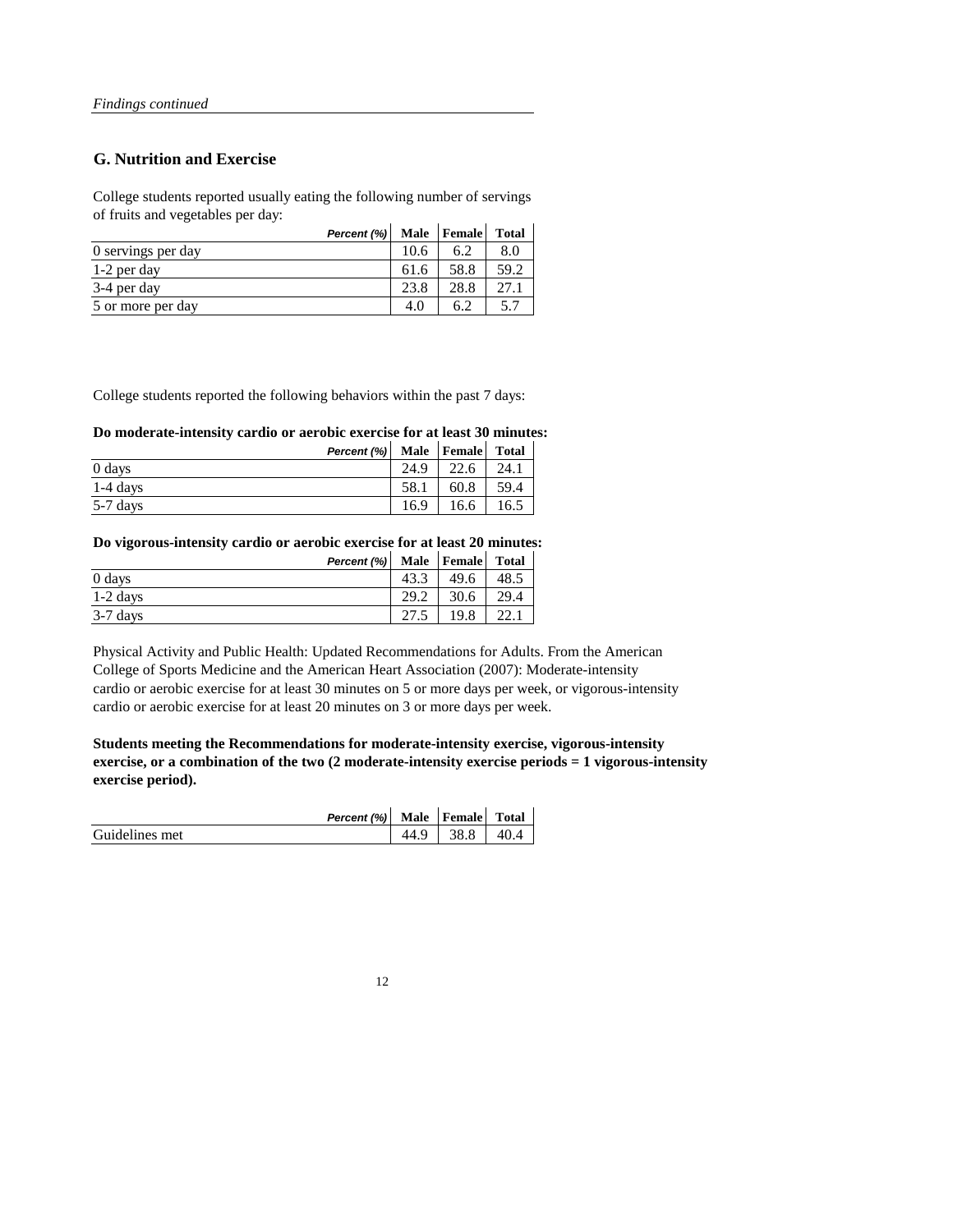Estimated average Body Mass Index (BMI): This figure incorporates reported height, and weight to form a general indicator of physical health. Categories defined by The World Health Organization (WHO) 2000, reprinted 2004. Obesity: Preventing and Managing the Global Epidemic. WHO Tech Report Series: 894.

| Percent (%) | <b>Male</b> | Female | <b>Total</b> |
|-------------|-------------|--------|--------------|
|             | 2.4         | 4.1    | 3.7          |
|             | 47.0        | 46.3   | 46.0         |
|             | 28.0        | 23.1   | 24.5         |
|             | 13.2        | 15.4   | 14.8         |
|             | 6.1         | 5.9    | 6.2          |
|             | 3.4         | 5.3    | 4.8          |
|             |             |        |              |

| Mean           | 26.51 | $26.75$   26.74 |       |
|----------------|-------|-----------------|-------|
| Median         | 25.07 | 24.97           | 25.06 |
| <b>Std Dev</b> | 6.19  | 6.78            | 6.63  |

### **H. Mental Health**

Students reported experiencing the following within the last 12 months:

### **Felt things were hopeless Felt overwhelmed by all you had to do**

| Percent (%)       | <b>Male</b> | <b>Female</b> | <b>Total</b> | Percent (%)            | <b>Male</b> | Female | <b>Total</b> |
|-------------------|-------------|---------------|--------------|------------------------|-------------|--------|--------------|
|                   | 31.7        | 19.8          | 22.8         | No, never              | 14.0        | 5.7    | 8.1          |
| 2 months          | 21.7        | 24.2          | 23.6         | No, not last 12 months | 9.0         | 5.7    | 6.9          |
| eks               | 18.0        | 19.2          | 19.9         | Yes, last 2 weeks      | 32.9        | 49.0   | 44.6         |
| ays               | 6.0         | 13.0          | 11.0         | Yes, last 30 days      | 16.3        | 17.7   | 17.0         |
| months            | 22.7        | 23.9          | 22.8         | Yes, in last 12 months | 27.9        | 21.9   | 23.5         |
|                   |             |               |              |                        |             |        |              |
| $\ddot{\bm{i}}$ n |             |               |              | Any time within        |             |        |              |
| $\mathbf{m}$ ths  | 46.7        | 56.0          | 53.6         | the last 12 months     | 77.1        | 88.7   | 85.0         |

| Percent (%)            | <b>Male</b> | <b>Female</b> | <b>Total</b> | Percent (%)            | <b>Male</b> | Female | Total |
|------------------------|-------------|---------------|--------------|------------------------|-------------|--------|-------|
| No, never              | 31.7        | 19.8          | 22.8         | No, never              | 14.0        | 5.7    | 8.1   |
| No, not last 12 months | 21.7        | 24.2          | 23.6         | No, not last 12 months | 9.0         | 5.7    | 6.9   |
| Yes, last 2 weeks      | 18.0        | 19.2          | 19.9         | Yes, last 2 weeks      | 32.9        | 49.0   | 44.6  |
| Yes, last 30 days      | 6.0         | 13.0          | 11.0         | Yes, last 30 days      | 16.3        | 17.7   | 17.0  |
| Yes, in last 12 months | 22.7        | 23.9          | 22.8         | Yes, in last 12 months | 27.9        | 21.9   | 23.5  |
|                        |             |               |              |                        |             |        |       |
| Any time within        |             |               |              | Any time within        |             |        |       |
| the last 12 months     | 46.7        | 56.0          | 53.6         | the last 12 months     | 77.1        | 88.7   | 85.0  |

### Felt exhausted (not from physical activity) Felt very lonely

|                         |             |               | $\sim$       |                        |             |        |              |
|-------------------------|-------------|---------------|--------------|------------------------|-------------|--------|--------------|
| Percent (%)             | <b>Male</b> | <b>Female</b> | <b>Total</b> | Percent (%)            | <b>Male</b> | Female | <b>Total</b> |
|                         | 13.0        | 7.4           | 8.9          | No, never              | 24.0        | 19.4   | 20.1         |
| 2 months                | 8.0         | 7.8           | 8.0          | No, not last 12 months | 22.3        | 20.1   | 20.6         |
| eks                     | 36.9        | 48.4          | 45.8         | Yes, last 2 weeks      | 24.3        | 23.9   | 24.5         |
| ays                     | 15.6        | 15.3          | 15.1         | Yes, last 30 days      | 6.7         | 12.1   | 11.0         |
| months                  | 26.6        | 21.1          | 22.1         | Yes, in last 12 months | 22.7        | 24.5   | 23.8         |
|                         |             |               |              |                        |             |        |              |
| $\overline{\mathbf{u}}$ |             |               |              | Any time within        |             |        |              |
| $\boldsymbol{n}$ ths    | 79.1        | 84.7          | 83.1         | the last 12 months     | 53.7        | 60.5   | 59.3         |

| Percent (%)            | <b>Male</b> | <b>Female</b> | <b>Total</b> | Percent (%)            | <b>Male</b> | Female | Total |
|------------------------|-------------|---------------|--------------|------------------------|-------------|--------|-------|
| No, never              | 13.0        | 7.4           | 8.9          | No, never              | 24.0        | 19.4   | 20.1  |
| No, not last 12 months | 8.0         | 7.8           | 8.0          | No, not last 12 months | 22.3        | 20.1   | 20.6  |
| Yes, last 2 weeks      | 36.9        | 48.4          | 45.8         | Yes, last 2 weeks      | 24.3        | 23.9   | 24.5  |
| Yes, last 30 days      | 15.6        | 15.3          | 15.1         | Yes, last 30 days      | 6.7         | 12.1   | 11.0  |
| Yes, in last 12 months | 26.6        | 21.1          | 22.1         | Yes, in last 12 months | 22.7        | 24.5   | 23.8  |
|                        |             |               |              |                        |             |        |       |
| Any time within        |             |               |              | Any time within        |             |        |       |
| the last 12 months     | 79.1        | 84.7          | 83.1         | the last 12 months     | 53.7        | 60.5   | 59.3  |

| ۰.<br>۰.<br>× |  |
|---------------|--|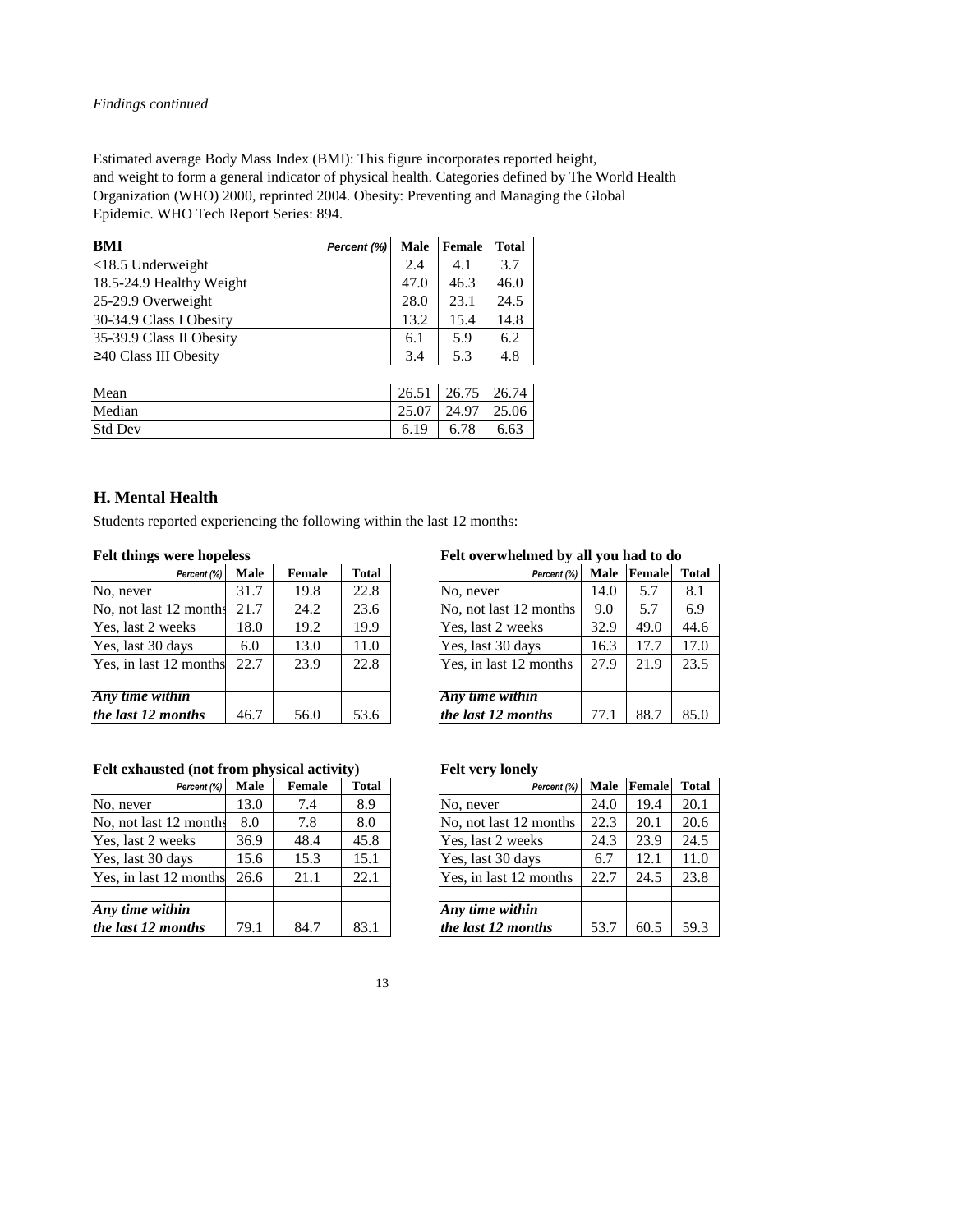### **Felt very sad Felt so depressed that it was difficult to function**

| Percent (%)          | <b>Male</b> | <b>Female</b> | <b>Total</b> | Percent (%)            | <b>Male</b> | <b>Female</b> | <b>Total</b> |
|----------------------|-------------|---------------|--------------|------------------------|-------------|---------------|--------------|
|                      | 17.7        | 11.8          | 13.4         | No, never              | 36.0        | 24.9          | 27.6         |
| 2 months             | 22.3        | 17.4          | 18.4         | No, not last 12 months | 24.3        | 28.1          | 26.9         |
| eks                  | 22.7        | 30.0          | 28.2         | Yes, last 2 weeks      | 14.0        | 17.0          | 16.6         |
| ays                  | 7.7         | 15.4          | 13.4         | Yes, last 30 days      | 6.7         | 7.9           | 7.5          |
| months               | 29.7        | 25.4          | 26.6         | Yes, in last 12 months | 19.0        | 22.1          | 21.4         |
|                      |             |               |              |                        |             |               |              |
| $\dot{I}n$           |             |               |              | Any time within        |             |               |              |
| $\boldsymbol{n}$ ths | 60.0        | 70.8          | 68.2         | the last 12 months     | 39.7        | 47.0          | 45.5         |

| Percent (%)            | <b>Male</b> | Female | <b>Total</b> | Percent (%)            | <b>Male</b> | Female | <b>Tota</b> |
|------------------------|-------------|--------|--------------|------------------------|-------------|--------|-------------|
| No, never              | 17.7        | 11.8   | 13.4         | No, never              | 36.0        | 24.9   | 27.6        |
| No, not last 12 months | 22.3        | 17.4   | 18.4         | No, not last 12 months | 24.3        | 28.1   | 26.9        |
| Yes, last 2 weeks      | 22.7        | 30.0   | 28.2         | Yes, last 2 weeks      | 14.0        | 17.0   | 16.6        |
| Yes, last 30 days      | 7.7         | 15.4   | 13.4         | Yes, last 30 days      | 6.7         | 7.9    | 7.5         |
| Yes, in last 12 months | 29.7        | 25.4   | 26.6         | Yes, in last 12 months | 19.0        | 22.1   | 21.4        |
|                        |             |        |              |                        |             |        |             |
| Any time within        |             |        |              | Any time within        |             |        |             |
| the last 12 months     | 60.0        | 70.8   | 68.2         | the last 12 months     | 39.7        | 47.0   | 45.5        |

### Felt overwhelming anxiety **Felt overwhelming anger**

| Percent (%)      | <b>Male</b> | <b>Female</b> | <b>Total</b> | Percent (%)            | <b>Male</b> | <b>Female</b> | <b>Total</b> |
|------------------|-------------|---------------|--------------|------------------------|-------------|---------------|--------------|
|                  | 33.7        | 13.7          | 19.2         | No, never              | 36.3        | 24.3          | 27.3         |
| 2 months         | 20.0        | 15.9          | 16.9         | No, not last 12 months | 24.3        | 28.7          | 27.6         |
| eks              | l7.0        | 31.5          | 27.6         | Yes, last 2 weeks      | 11.7        | 15.1          | 14.4         |
| ays              | 12.3        | 14.7          | 14.4         | Yes, last 30 days      | 7.0         | 9.6           | 9.1          |
| months           | 17.0        | 24.2          | 21.9         | Yes, in last 12 months | 20.7        | 22.4          | 21.8         |
|                  |             |               |              |                        |             |               |              |
| $\dot{I}n$       |             |               |              | Any time within        |             |               |              |
| $\mathbf{n}$ ths | 46.3        | 70.4          | 63.9         | the last 12 months     | 39.3        | 47.           | 45.2         |

| Percent (%)            | <b>Male</b> | Female | <b>Total</b> | Percent (%)            | <b>Male</b> | Female | Total |
|------------------------|-------------|--------|--------------|------------------------|-------------|--------|-------|
| No, never              | 33.7        | 13.7   | 19.2         | No, never              | 36.3        | 24.3   | 27.3  |
| No, not last 12 months | 20.0        | 15.9   | 16.9         | No, not last 12 months | 24.3        | 28.7   | 27.6  |
| Yes, last 2 weeks      | 17.0        | 31.5   | 27.6         | Yes, last 2 weeks      | 11.7        | 15.1   | 14.4  |
| Yes, last 30 days      | 12.3        | 14.7   | 14.4         | Yes, last 30 days      | 7.0         | 9.6    | 9.1   |
| Yes, in last 12 months | 17.0        | 24.2   | 21.9         | Yes, in last 12 months | 20.7        | 22.4   | 21.8  |
| Any time within        |             |        |              | Any time within        |             |        |       |
| the last 12 months     | 46.3        | 70.4   | 63.9         | the last 12 months     | 39.3        | 47.1   | 45.2  |

### **Seriously considered suicide Attempted suicide**

| Percent (%)      | <b>Male</b> | <b>Female</b> | <b>Total</b> | Percent (%)            | <b>Male</b> | Female | <b>Total</b> |
|------------------|-------------|---------------|--------------|------------------------|-------------|--------|--------------|
|                  | 73.1        | 65.1          | 66.3         | No, never              | 88.7        | 83.1   | 84.0         |
| 2 months         | 13.0        | 21.6          | 19.5         | No, not last 12 months | 10.0        | 14.6   | 14.0         |
| eks              | 1.7         | 3.2           | 3.1          | Yes, last 2 weeks      | 0.3         | 0.6    | 0.5          |
| ays              | 2.3         | 1.6           | 1.8          | Yes, last 30 days      | 0.0         | 0.3    | 0.2          |
| months           | 10.0        | 8.5           | 9.3          | Yes, in last 12 months | 1.0         | 1.5    | 1.3          |
|                  |             |               |              |                        |             |        |              |
| $\dot{I}n$       |             |               |              | Any time within        |             |        |              |
| $\mathbf{n}$ ths | 14.0        | 13.3          | 14.2         | the last 12 months     | 1.3         | 2.3    | 2.0          |

| Percent (%)            | <b>Male</b> | <b>Female</b> | <b>Total</b> | Percent (%)            | <b>Male</b> | Female | Total |
|------------------------|-------------|---------------|--------------|------------------------|-------------|--------|-------|
| No, never              | 73.1        | 65.1          | 66.3         | No, never              | 88.7        | 83.1   | 84.0  |
| No, not last 12 months | 13.0        | 21.6          | 19.5         | No, not last 12 months | 10.0        | 14.6   | 14.0  |
| Yes, last 2 weeks      | 1.7         | 3.2           | 3.1          | Yes, last 2 weeks      | 0.3         | 0.6    | 0.5   |
| Yes, last 30 days      | 2.3         | 1.6           | 1.8          | Yes, last 30 days      | 0.0         | 0.3    | 0.2   |
| Yes, in last 12 months | 10.0        | 8.5           | 9.3          | Yes, in last 12 months | 1.0         | 1.5    | 1.3   |
| Any time within        |             |               |              | Any time within        |             |        |       |
| the last 12 months     | 14.0        | 13.3          | 14.2         | the last 12 months     | 1.3         | 2.3    | 2.0   |

### **Intentionally cut, burned, bruised, or otherwise injured yourself**

| Percent (%)            | <b>Male</b> | <b>Female</b> | <b>Total</b> |
|------------------------|-------------|---------------|--------------|
| No, never              | 80.4        | 72.0          | 73.6         |
| No, not last 12 months | 14.3        | 19.7          | 18.3         |
| Yes, last 2 weeks      | 0.3         | 1.5           | 1.4          |
| Yes, last 30 days      | 0.7         | 1.0           | 0.9          |
| Yes, in last 12 months | 4.3         | 5.8           | 5.9          |
| Any time within        |             |               |              |
| the last 12 months     | 5.3         | 8.3           | 8.2          |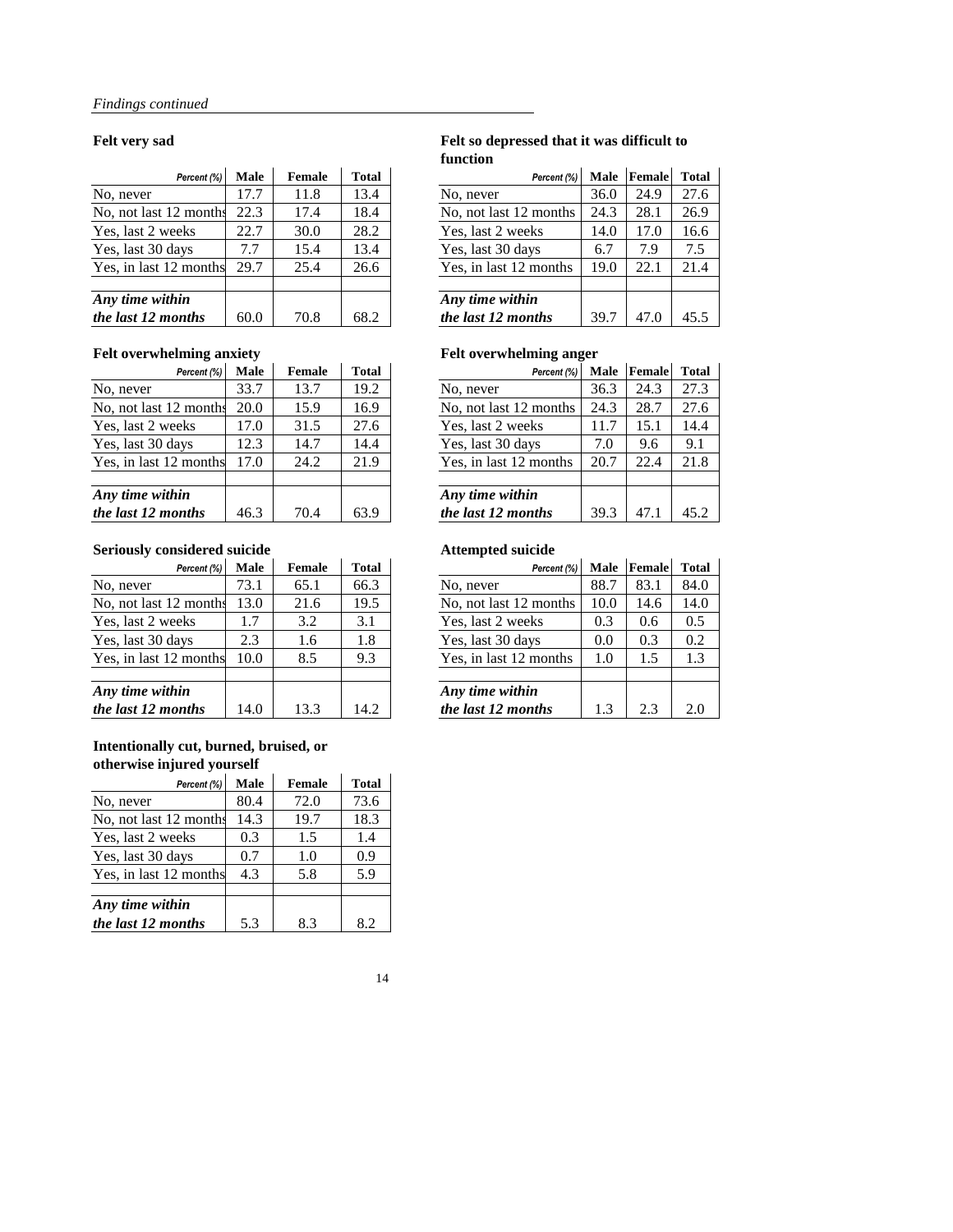**Within the last 12 months, diagnosed or treated by a professional for the following:** 

| Percent (%)                                           | <b>Male</b> | <b>Female</b> | <b>Total</b> |
|-------------------------------------------------------|-------------|---------------|--------------|
| Anorexia                                              | 0.7         | 1.8           | 1.8          |
| Anxiety                                               | 17.8        | 32.1          | 28.6         |
| <b>Attention Deficit and Hyperactivity Disorder</b>   | 8.1         | 7.1           | 7.6          |
| <b>Bipolar Disorder</b>                               | 3.3         | 2.6           | 3.0          |
| <b>Bulimia</b>                                        | 0.3         | 1.5           | 1.2          |
| Depression                                            | 16.7        | 26.9          | 25.0         |
| Insomnia                                              | 7.7         | 11.2          | 10.6         |
| Other sleep disorder                                  | 4.7         | 6.5           | 5.7          |
| <b>Obsessive Compulsive Disorder</b>                  | 2.0         | 4.2           | 3.8          |
| Panic attacks                                         | 9.3         | 17.4          | 15.5         |
| Phobia                                                | 3.0         | 2.2           | 2.4          |
| Schizophrenia                                         | 0.7         | 1.0           | 1.0          |
| Substance abuse or addiction                          | 3.3         | 4.1           | 3.9          |
| Other addiction                                       | 2.3         | 1.3           | 1.5          |
| Other mental health condition                         | 6.7         | 8.2           | 8.0          |
|                                                       |             |               |              |
| Students reporting none of the above                  | 67.3        | 55.7          | 58.5         |
| Students reporting only one of the above              | 14.7        | 12.2          | 12.9         |
| <b>Students reporting both Depression and Anxiety</b> | 11.7        | 22.7          | 20.2         |
| Students reporting any two or more of the above       |             |               |              |
| excluding the combination of Depression and Anxiety   | 9.3         | 18.7          | 16.6         |

### **Within the last 12 months, any of the following been traumatic or very difficult to handle:**

| Percent (%)                                | <b>Male</b> | <b>Female</b> | <b>Total</b> |
|--------------------------------------------|-------------|---------------|--------------|
| Academics                                  | 39.5        | 49.9          | 46.9         |
| Career-related issue                       | 30.5        | 38.9          | 36.2         |
| Death of family member or friend           | 18.1        | 24.7          | 22.7         |
| Family problems                            | 26.0        | 47.4          | 41.4         |
| Intimate relationships                     | 30.3        | 34.1          | 33.1         |
| Other social relationships                 | 22.3        | 31.7          | 29.1         |
| Finances                                   | 32.8        | 50.6          | 45.5         |
| Health problem of family member or partner | 22.3        | 31.6          | 29.9         |
| Personal appearance                        | 24.7        | 38.7          | 35.1         |
| Personal health issue                      | 26.1        | 35.7          | 33.8         |
| Sleep difficulties                         | 36.8        | 45.8          | 43.5         |
| Other                                      | 13.0        | 17.4          | 16.6         |
|                                            |             |               |              |
| Students reporting none of the above       | 24.3        | 15.4          | 17.9         |
| Students reporting only one of the above   | 16.3        | 7.4           | 9.9          |
| Students reporting 2 of the above          | 11.0        | 10.0          | 10.0         |
| Students reporting 3 or more of the above  | 48.5        | 67.2          | 62.2         |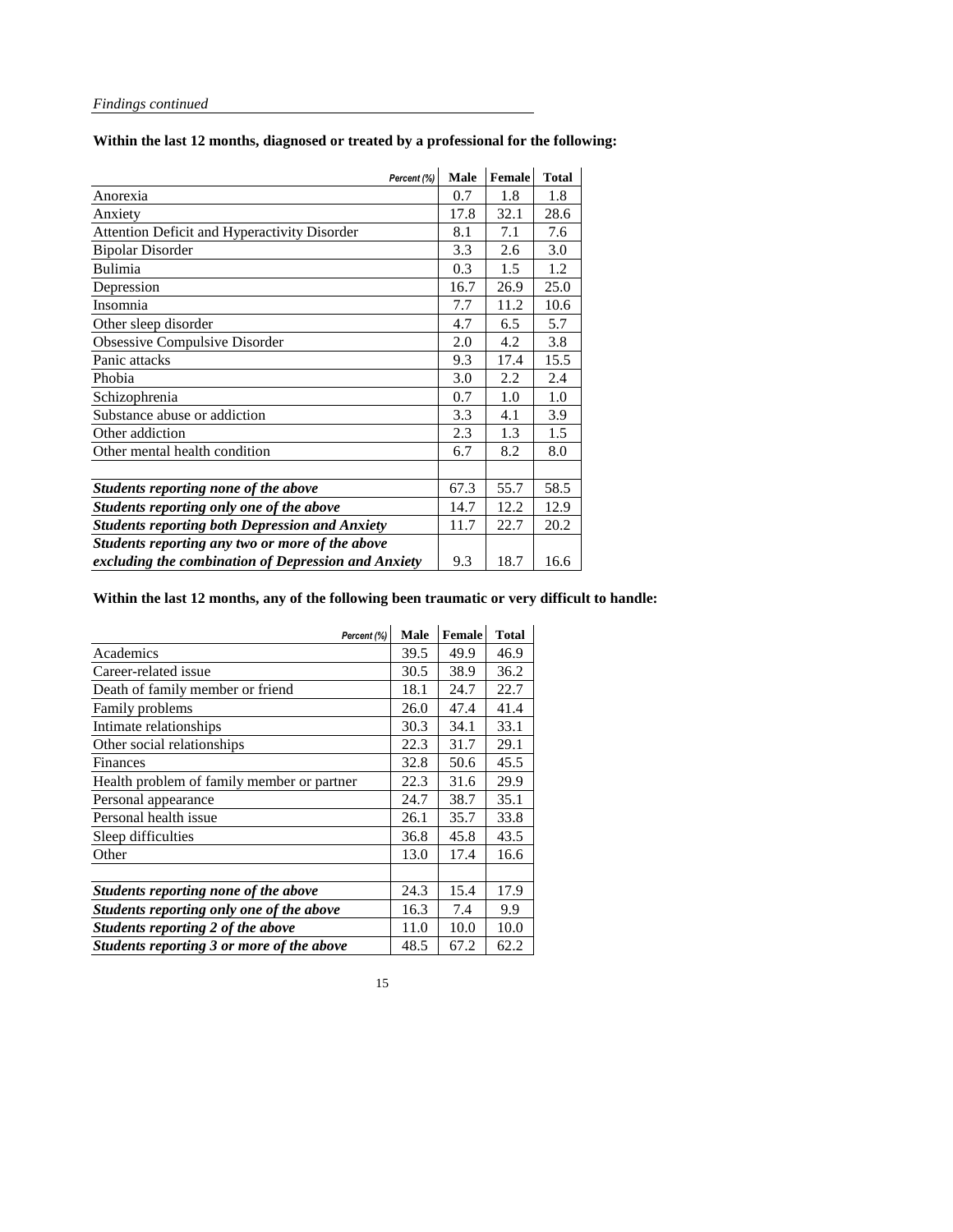**Within the last 12 months, how would you rate the overall level of stress experienced:**

|                          | Percent (%) | <b>Male</b> | Female | <b>Total</b> |
|--------------------------|-------------|-------------|--------|--------------|
| No stress                |             | 2.3         | 1.5    | 1.8          |
| Less than average stress |             | 11.3        | 5.2    | 7.3          |
| Average stress           |             | 40.9        | 35.1   | 36.2         |
| More than average stress |             | 35.2        | 42.2   | 39.9         |
| <b>Tremendous stress</b> |             | 10.3        | 16.0   | 14.8         |

## **I. Sleep**

### **Past 7 days, getting enough sleep to feel rested in the morning:**

|            | Percent (%) |      | Male   Female | <b>Total</b> |
|------------|-------------|------|---------------|--------------|
| 0 days     |             | 10.0 | 14.8          | 13.8         |
| $1-2$ days |             | 24.9 | 28.4          | 27.2         |
| $3-5$ days |             | 46.5 | 42.9          | 43.8         |
| $6+$ days  |             | 18.6 | 13.9          | 15.3         |

### **Past 7 days, how often felt tired, dragged out, or sleepy during the day:**

|            | Percent (%) | <b>Male</b> | <b>Female</b> | <b>Total</b> |
|------------|-------------|-------------|---------------|--------------|
| 0 days     |             | 14.3        | 9.0           | 10.9         |
| $1-2$ days |             | 37.2        | 28.4          | 30.6         |
| $3-5$ days |             | 35.9        | 40.9          | 38.8         |
| $6+$ days  |             | 12.6        | 217           | 19.7         |

### **Past 7 days, how much of a problem with sleepiness during daytime activities:**

|                            | Percent (%) | <b>Male</b> | <b>Female</b> | <b>Total</b> |
|----------------------------|-------------|-------------|---------------|--------------|
| No problem                 |             | 17.3        | 12.9          | 14.3         |
| A little problem           |             | 49.8        | 45.7          | 46.4         |
| More than a little problem |             | 17.6        | 21.6          | 20.6         |
| A big problem              |             | 10.0        | 13.8          | 12.6         |
| A very big problem         |             | 5.3         | 6.1           | 6.1          |